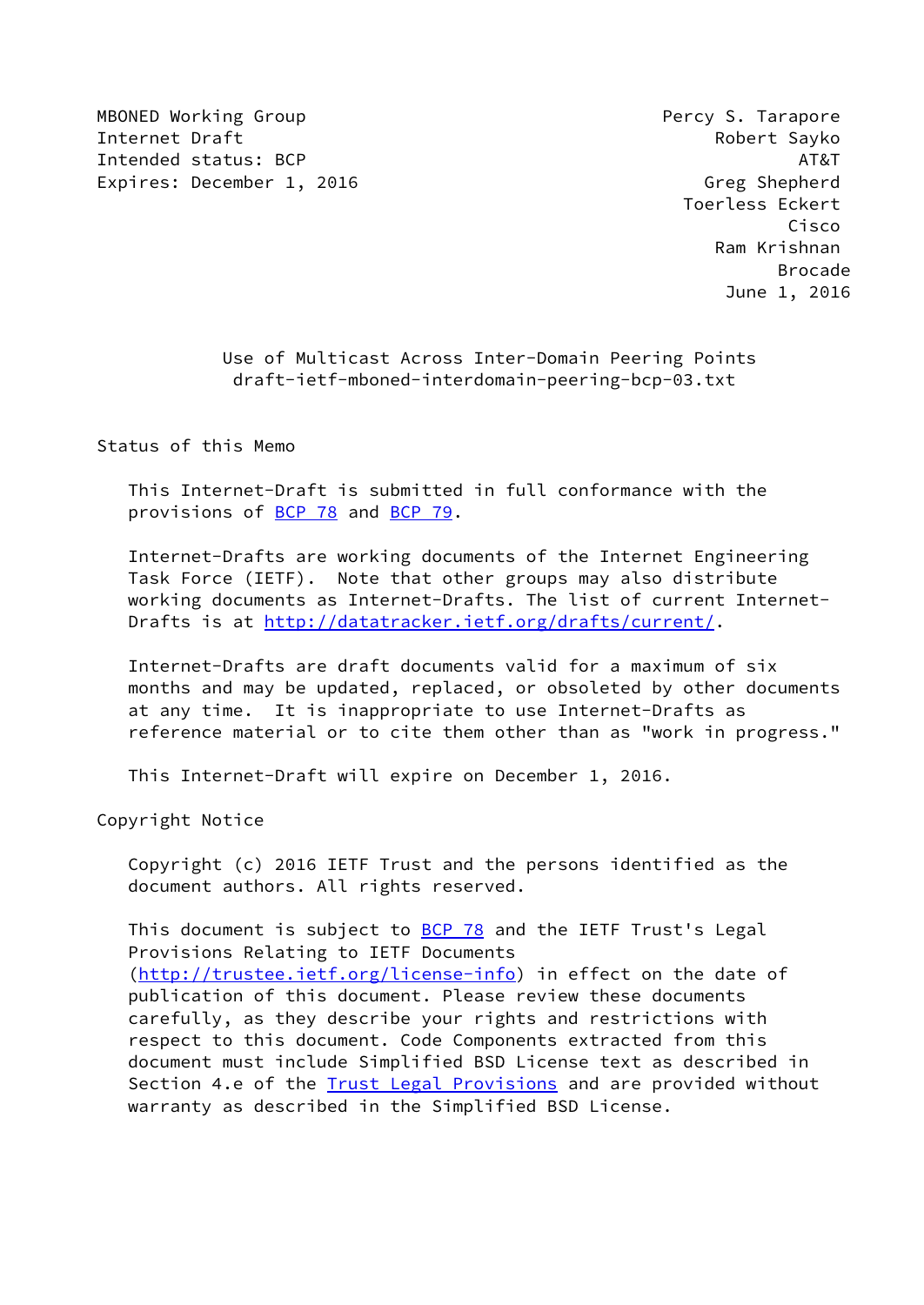## IETF I-D Use of Multicast Across Inter-Domain Peering Points June 2016

 This document may contain material from IETF Documents or IETF Contributions published or made publicly available before November 10, 2008. The person(s) controlling the copyright in some of this material may not have granted the IETF Trust the right to allow modifications of such material outside the IETF Standards Process. Without obtaining an adequate license from the person(s) controlling the copyright in such materials, this document may not be modified outside the IETF Standards Process, and derivative works of it may not be created outside the IETF Standards Process, except to format it for publication as an RFC or to translate it into languages other than English.

#### Abstract

 This document examines the use of multicast across inter-domain peering points. The objective is to describe the setup process for multicast-based delivery across administrative domains and document supporting functionality to enable this process.

# Table of Contents

|  | 2. Overview of Inter-domain Multicast Application Transport 4       |
|--|---------------------------------------------------------------------|
|  | 3. Inter-domain Peering Point Requirements for Multicast5           |
|  |                                                                     |
|  |                                                                     |
|  | 3.3. Peering Point Enabled with an AMT - Both Domains Multicast     |
|  |                                                                     |
|  | 3.4. Peering Point Enabled with an AMT - AD-2 Not Multicast         |
|  |                                                                     |
|  | 3.5. AD-2 Not Multicast Enabled - Multiple AMT Tunnels Through      |
|  |                                                                     |
|  |                                                                     |
|  | 4.1. Network Interconnection Transport and Security Guidelines14    |
|  | 4.2. Routing Aspects and Related Guidelines14                       |
|  | Native Multicast Routing Aspects15<br>4.2.1                         |
|  | GRE Tunnel over Interconnecting Peering Point16<br>4.2.2            |
|  | 4.2.3 Routing Aspects with AMT Tunnels16                            |
|  | $4.3$ . Back Office Functions - Billing and Logging Guidelines $18$ |
|  | Provisioning Guidelines19<br>4.3.1                                  |
|  | Application Accounting Billing Guidelines20<br>4.3.2                |
|  | Log Management Guidelines20<br>4.3.3                                |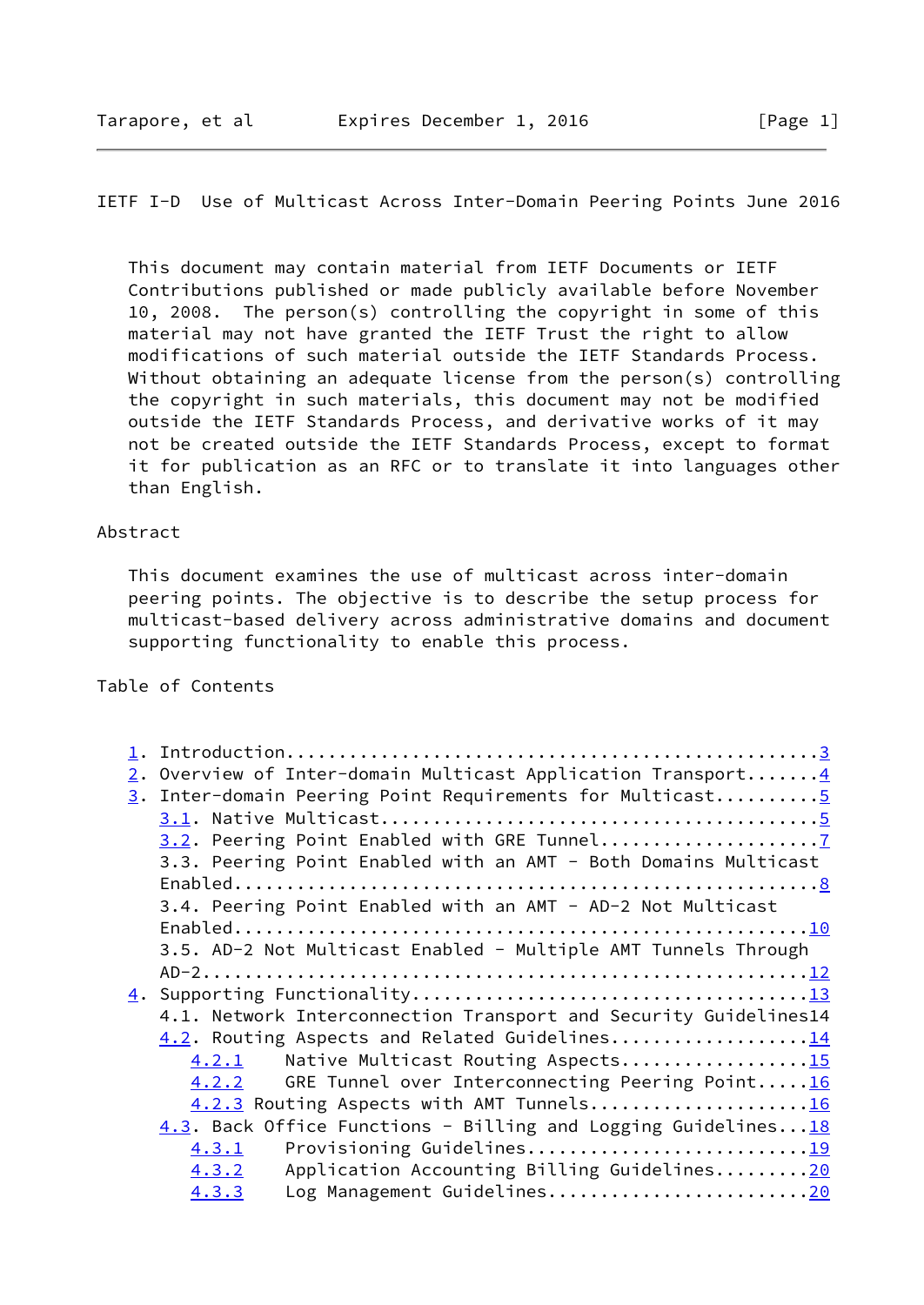4.4. Operations - Service Performance and Monitoring Guidelines21 4.5. Client Reliability Models/Service Assurance Guidelines..[.24](#page-24-0) 5. Troubleshooting and Diagnostics..............................[.24](#page-24-0) 6. Security Considerations......................................[.25](#page-25-0)

| Tarapore, et al |  | Expires December 1, 2016 |  | [Page 2] |
|-----------------|--|--------------------------|--|----------|

<span id="page-2-0"></span>IETF I-D Use of Multicast Across Inter-Domain Peering Points June 2016

1. Introduction

 Several types of applications (e.g., live video streaming, software downloads) are well suited for delivery via multicast means. The use of multicast for delivering such applications offers significant savings for utilization of resources in any given administrative domain. End user demand for such applications is growing. Often, this requires transporting such applications across administrative domains via inter-domain peering points.

The objective of this Best Current Practices document is twofold:

- o Describe the technical process and establish guidelines for setting up multicast-based delivery of applications across inter domain peering points via a set of use cases.
- o Catalog all required information exchange between the administrative domains to support multicast-based delivery. This enables operators to initiate necessary processes to support inter-domain peering with multicast.

The scope and assumptions for this document are stated as follows:

- o Administrative Domain 1 (AD-1) is enabled with native multicast. A peering point exists between AD-1 and AD-2.
- o It is understood that several protocols are available for this purpose including PIM-SM, Protocol Independent Multicast - Source Specific Multicast (PIM-SSM) [[RFC4607](https://datatracker.ietf.org/doc/pdf/rfc4607)], Internet Group Management Protocol (IGMP) [\[RFC4604](https://datatracker.ietf.org/doc/pdf/rfc4604)], Multicast Listener Discovery (MLD) [[RFC4604](https://datatracker.ietf.org/doc/pdf/rfc4604)]. In the case of inter-domain peering, it is recommended to use only SSM protocols.
- o AD-1 and AD-2 are assumed to adopt compatible protocols. The use of different protocols is beyond the scope of this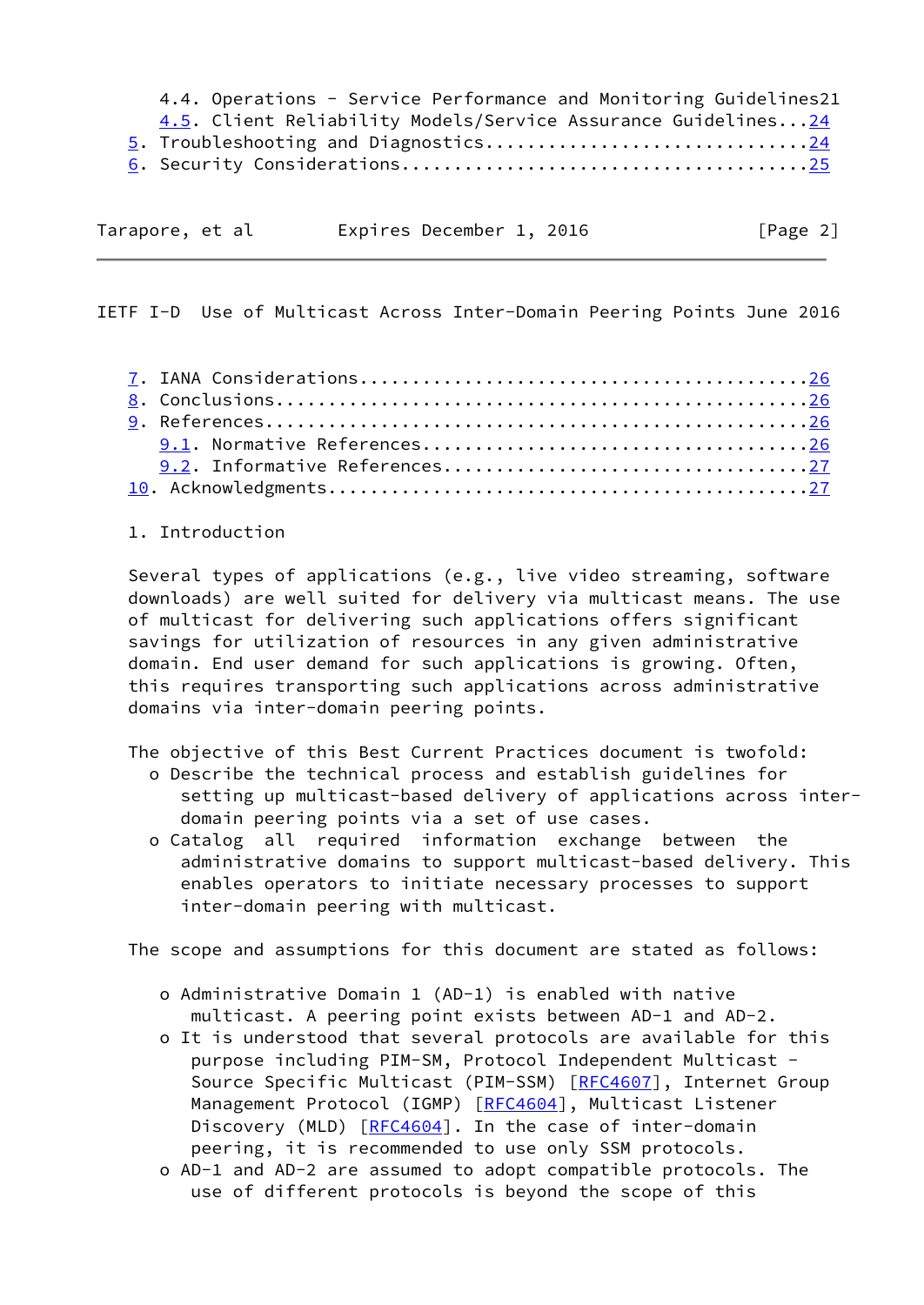document.

 o It is assumed that an AMT Relay will be available to a client for multicast delivery. The selection of an optimal AMT relay by a client is out of scope for this document. Note that AMT use is necessary only when native multicast is unavailable in

| Expires December 1, 2016<br>Tarapore, et al | [Page 3] |
|---------------------------------------------|----------|
|---------------------------------------------|----------|

<span id="page-3-0"></span>IETF I-D Use of Multicast Across Inter-Domain Peering Points June 2016

 the peering point (Use Case 3.3) or in the downstream administrative domain (Use Cases 3.4, and 3.5).

- o The collection of billing data is assumed to be done at the application level and is not considered to be a networking issue. The settlements process for end user billing and/or inter-provider billing is out of scope for this document.
- o Inter-domain network connectivity troubleshooting is only considered within the context of a cooperative process between the two domains.

 This document also attempts to identify ways by which the peering process can be improved. Development of new methods for improvement is beyond the scope of this document.

- 2. Overview of Inter-domain Multicast Application Transport
- A multicast-based application delivery scenario is as follows:
	- o Two independent administrative domains are interconnected via a peering point.
	- o The peering point is either multicast enabled (end-to-end native multicast across the two domains) or it is connected by one of two possible tunnel types:
		- o A Generic Routing Encapsulation (GRE) Tunnel [[RFC2784\]](https://datatracker.ietf.org/doc/pdf/rfc2784) allowing multicast tunneling across the peering point, or o An Automatic Multicast Tunnel (AMT) [[IETF-ID-AMT](#page-27-1)].
	- o The application stream originates at a source in Domain 1.
	- o An End User associated with Domain 2 requests the application. It is assumed that the application is suitable for delivery via multicast means (e.g., live steaming of major events, software downloads to large numbers of end user devices, etc.)
	- o The request is communicated to the application source which provides the relevant multicast delivery information to the EU device via a "manifest file". At a minimum, this file contains the {Source, Group} or (S,G) information relevant to the multicast stream.
	- o The application client in the EU device then joins the multicast stream distributed by the application source in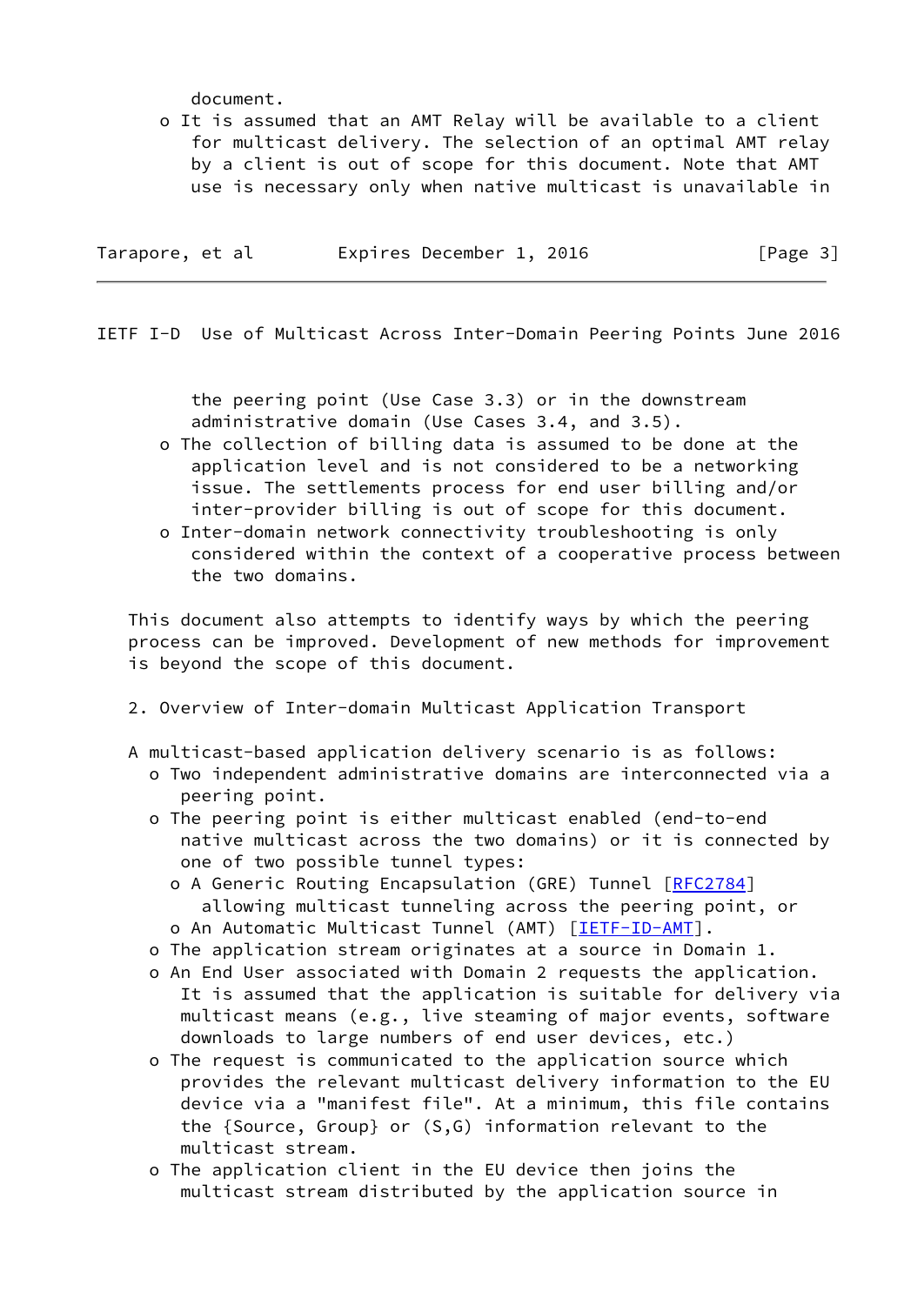| Tarapore, et al | Expires December 1, 2016 | [Page 4] |
|-----------------|--------------------------|----------|
|                 |                          |          |

<span id="page-4-0"></span>IETF I-D Use of Multicast Across Inter-Domain Peering Points June 2016

 manifest file. The manifest file may also contain additional information that the application client can use to locate the source and join the stream.

 Note that domain 2 may be an independent network domain (e.g., Tier 1 network operator domain) or it could also be an Enterprise network operated by a single customer. The peering point architecture and requirements may have some unique aspects associated with the Enterprise case.

 The Use Cases describing various architectural configurations for the multicast distribution along with associated requirements is described in section 3. Unique aspects related to the Enterprise network possibility will be described in this section. A comprehensive list of pertinent information that needs to be exchanged between the two domains to support various functions enabling the application transport is provided in section 4.

3. Inter-domain Peering Point Requirements for Multicast

 The transport of applications using multicast requires that the inter-domain peering point is enabled to support such a process. There are five possible Use Cases for consideration.

3.1. Native Multicast

 This Use Case involves end-to-end Native Multicast between the two administrative domains and the peering point is also native multicast enabled - Figure 1.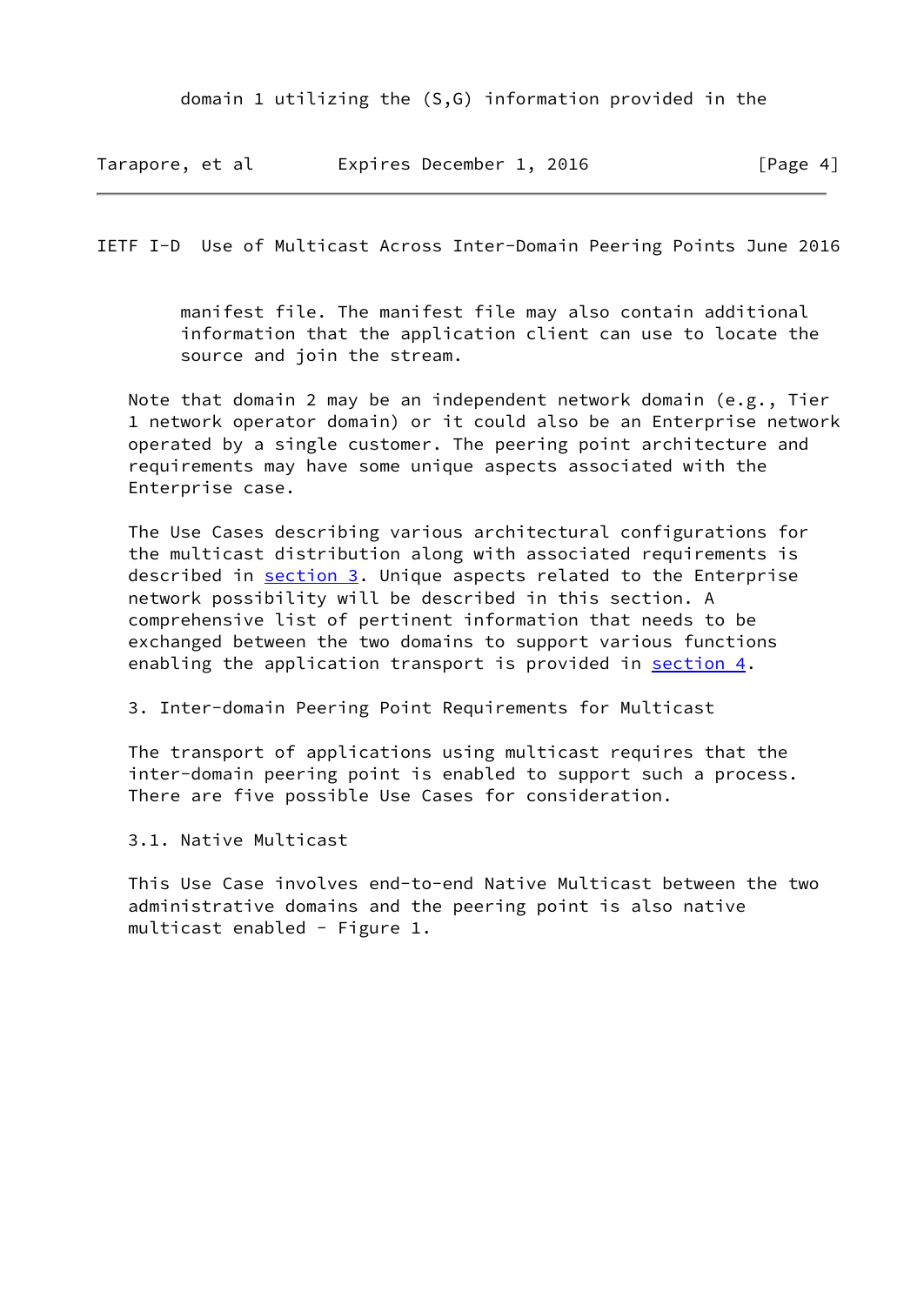#### Tarapore, et al expires December 1, 2016 [Page 5]

IETF I-D Use of Multicast Across Inter-Domain Peering Points June 2016



 AD = Administrative Domain (Independent Autonomous System) AS = Application (e.g., Content) Multicast Source BR = Border Router I1 = AD-1 and AD-2 Multicast Interconnection (e.g., MBGP or BGMP) I2 = AD-2 and EU Multicast Connection

Figure 1 - Content Distribution via End to End Native Multicast

Advantages of this configuration are:

o Most efficient use of bandwidth in both domains

 o Fewer devices in the path traversed by the multicast stream when compared to unicast transmissions.

 From the perspective of AD-1, the one disadvantage associated with native multicast into AD-2 instead of individual unicast to every EU in AD-2 is that it does not have the ability to count the number of End Users as well as the transmitted bytes delivered to them. This information is relevant from the perspective of customer billing and operational logs. It is assumed that such data will be collected by the application layer. The application layer mechanisms for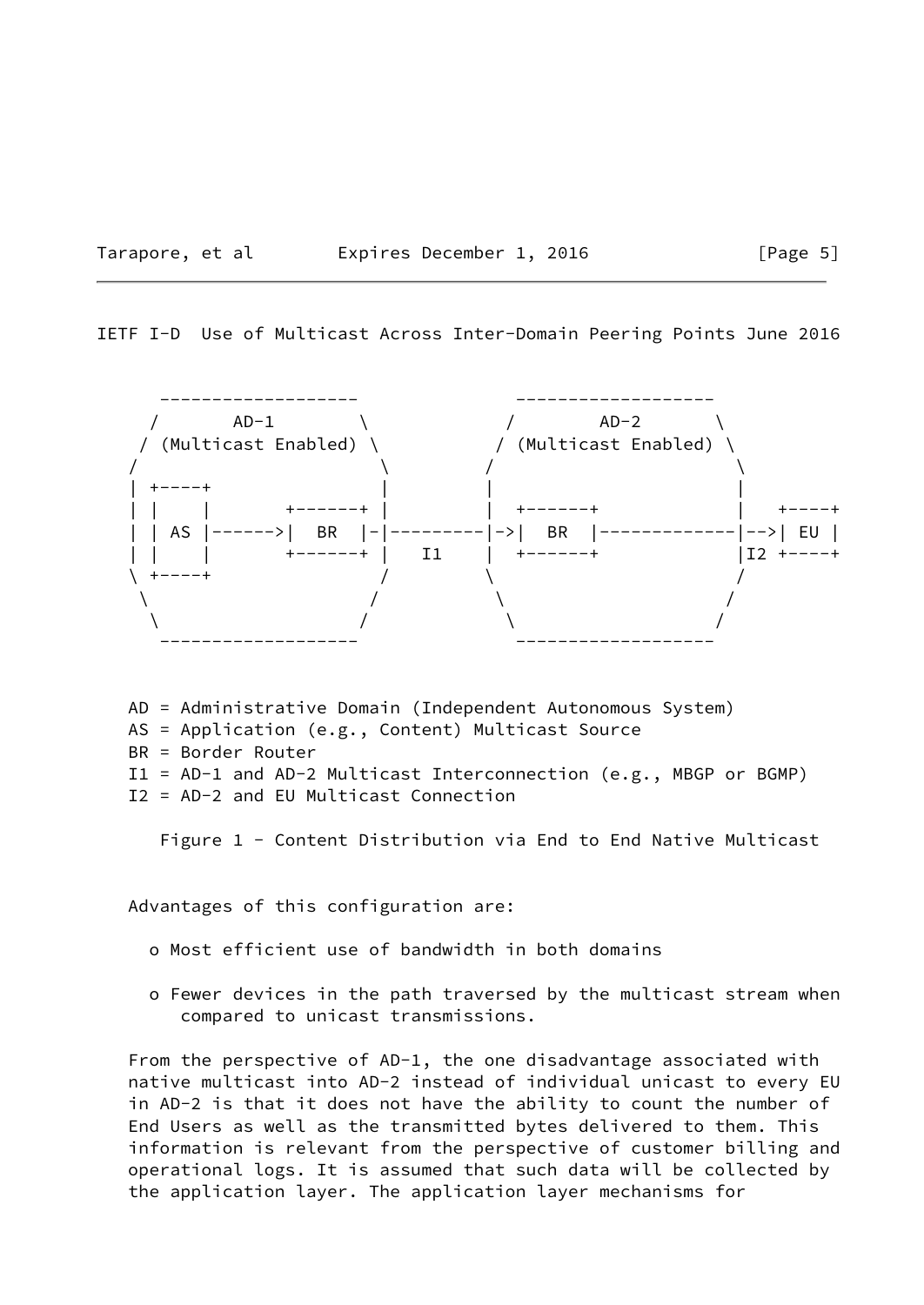generating this information need to be robust enough such that all pertinent requirements for the source provider and the AD operator are satisfactorily met. The specifics of these methods are beyond the scope of this document.

Architectural guidelines for this configuration are as follows:

 a. Dual homing for peering points between domains is recommended as a way to ensure reliability with full BGP table visibility.

| Tarapore, et al | Expires December 1, 2016 | [Page 6] |
|-----------------|--------------------------|----------|
|                 |                          |          |

<span id="page-6-0"></span>IETF I-D Use of Multicast Across Inter-Domain Peering Points June 2016

- b. If the peering point between AD-1 and AD-2 is a controlled network environment, then bandwidth can be allocated accordingly by the two domains to permit the transit of non-rate adaptive multicast traffic. If this is not the case, then it is recommended that the multicast traffic should support rate-adaption.
- c. The sending and receiving of multicast traffic between two domains is typically determined by local policies associated with each domain. For example, if AD-1 is a service provider and AD-2 is an enterprise, then AD-1 may support local policies for traffic delivery to, but not traffic reception from AD-2. Another example is the use of a policy by which AD-1 delivers specified content to AD-2 only if such delivery has been accepted by contract.
- d. Relevant information on multicast streams delivered to End Users in AD-2 is assumed to be collected by available capabilities in the application layer. The precise nature and formats of the collected information will be determined by directives from the source owner and the domain operators.
- e. The interconnection of AD-1 and AD-2 should minimally follow guidelines for traffic filtering between autonomous systems [\[BCP38\]](#page-27-2). Filtering guidelines specific to the multicast controlplane and data-plane are described in section 6.

## 3.2. Peering Point Enabled with GRE Tunnel

 The peering point is not native multicast enabled in this Use Case. There is a Generic Routing Encapsulation Tunnel provisioned over the peering point. In this case, the interconnection I1 between AD-1 and AD-2 in Figure 1 is multicast enabled via a Generic Routing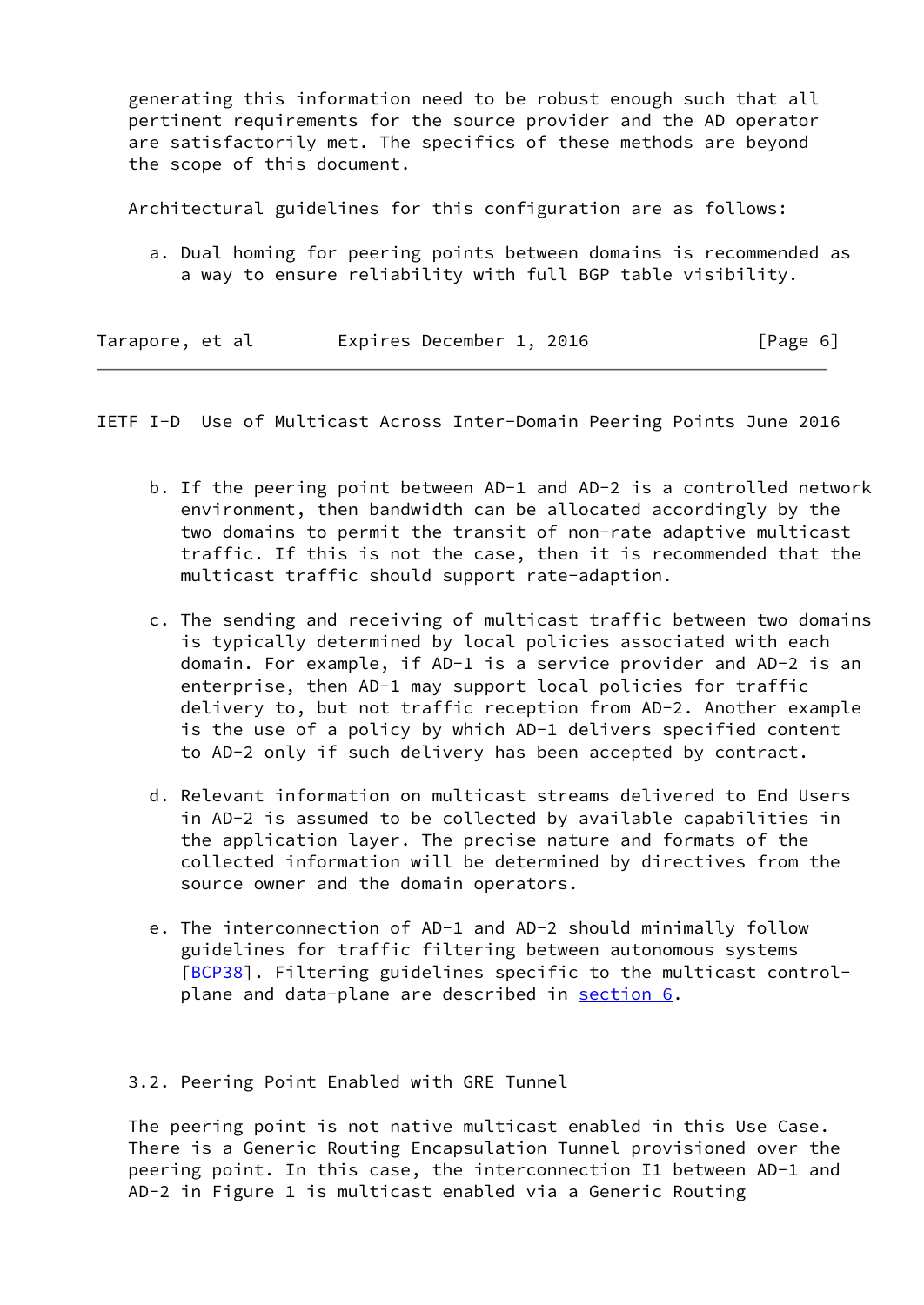Encapsulation Tunnel (GRE) [[RFC2784\]](https://datatracker.ietf.org/doc/pdf/rfc2784) and encapsulating the multicast protocols across the interface. The routing configuration is basically unchanged: Instead of BGP (SAFI2) across the native IP multicast link between AD-1 and AD-2, BGP (SAFI2) is now run across the GRE tunnel.

Advantages of this configuration:

 o Highly efficient use of bandwidth in both domains although not as efficient as the fully native multicast Use Case.

| Tarapore, et al | Expires December 1, 2016 | [Page 7] |
|-----------------|--------------------------|----------|
|-----------------|--------------------------|----------|

<span id="page-7-0"></span>IETF I-D Use of Multicast Across Inter-Domain Peering Points June 2016

- o Fewer devices in the path traversed by the multicast stream when compared to unicast transmissions.
- o Ability to support only partial IP multicast deployments in AD-1 and/or AD-2.
- o GRE is an existing technology and is relatively simple to implement.

Disadvantages of this configuration:

- o Per Use Case 3.1, current router technology cannot count the number of end users or the number bytes transmitted.
- o GRE tunnel requires manual configuration.
- o The GRE must be established prior to stream starting.
- o The GRE tunnel is often left pinned up

 Architectural guidelines for this configuration include the following:

 Guidelines (a) through (d) are the same as those described in Use Case 3.1. Two additional guidelines are as follows:

 e. GRE tunnels are typically configured manually between peering points to support multicast delivery between domains

 f. It is recommended that the GRE tunnel (tunnel server) configuration in the source network is such that it only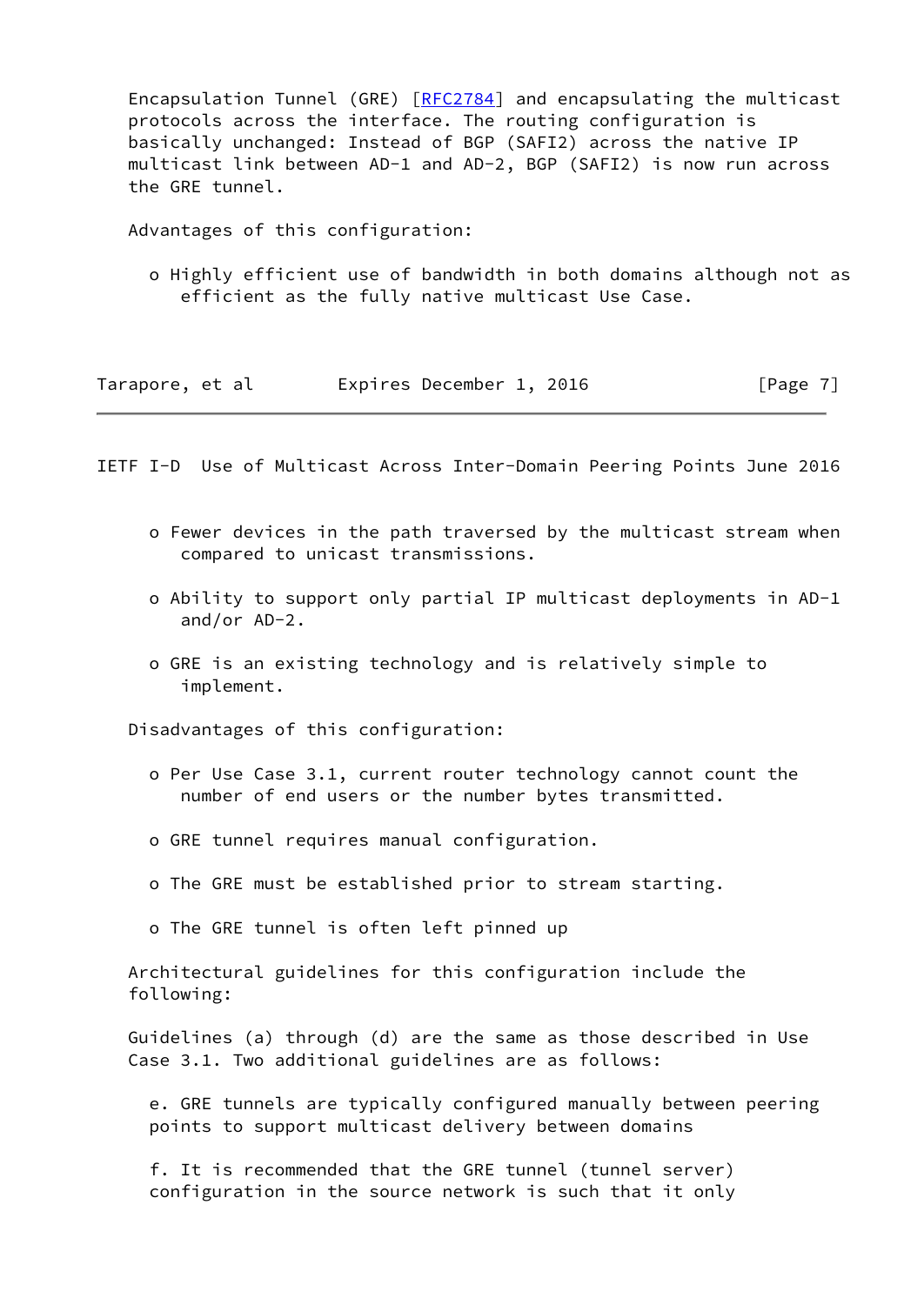advertises the routes to the application sources and not to the entire network. This practice will prevent unauthorized delivery of applications through the tunnel (e.g., if application - e.g., content - is not part of an agreed inter-domain partnership).

 3.3. Peering Point Enabled with an AMT - Both Domains Multicast Enabled

 Both administrative domains in this Use Case are assumed to be native multicast enabled here; however the peering point is not. The peering point is enabled with an Automatic Multicast Tunnel. The basic configuration is depicted in Figure 2.

| Tarapore, et al | Expires December 1, 2016 |  | [Page 8] |
|-----------------|--------------------------|--|----------|
|-----------------|--------------------------|--|----------|

IETF I-D Use of Multicast Across Inter-Domain Peering Points June 2016



 AR = AMT Relay AG = AMT Gateway I1 = AMT Interconnection between AD-1 and AD-2 I2 = AD-2 and EU Multicast Connection

Figure 2 - AMT Interconnection between AD-1 and AD-2

Advantages of this configuration:

o Highly efficient use of bandwidth in AD-1.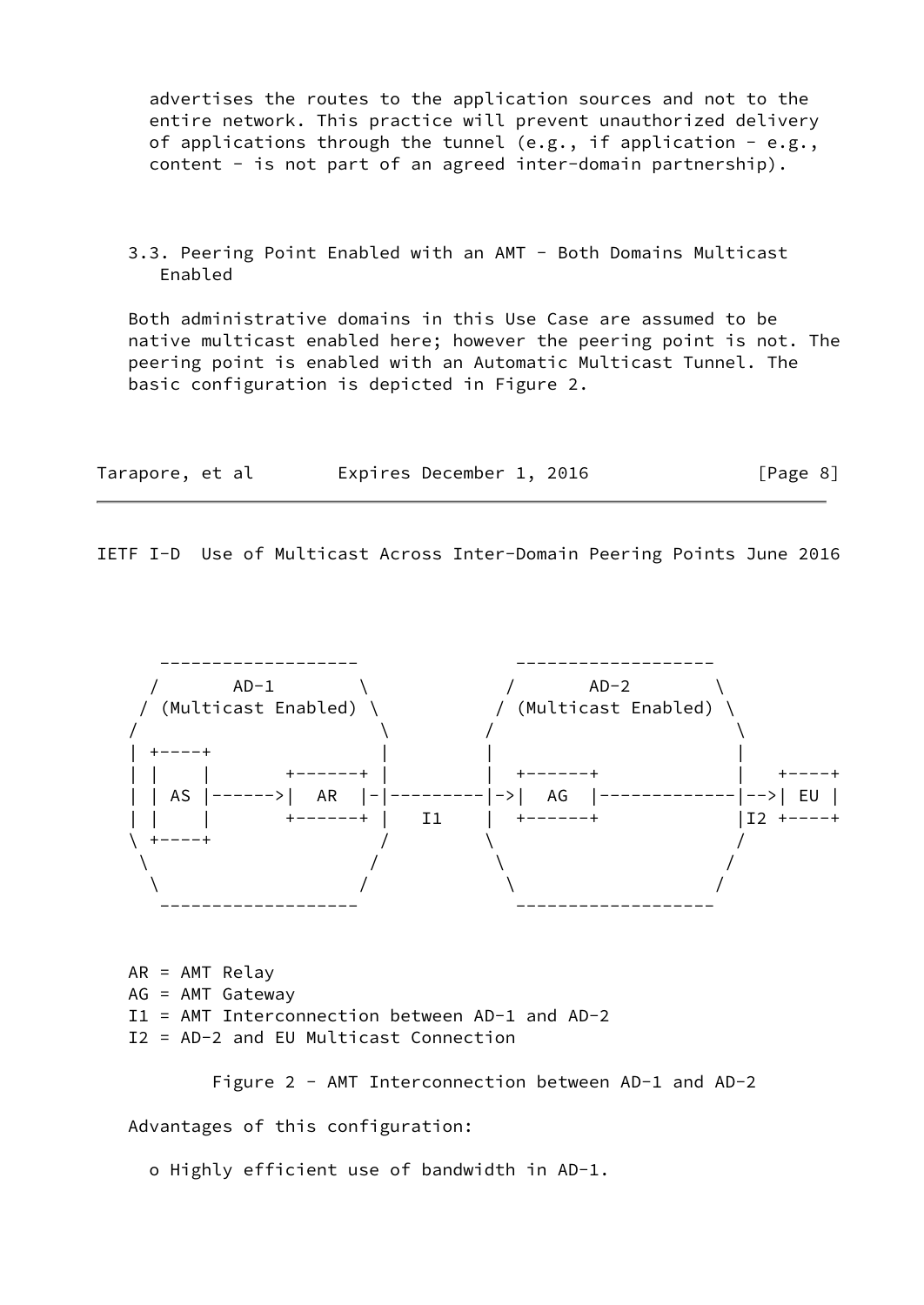- o AMT is an existing technology and is relatively simple to implement. Attractive properties of AMT include the following:
	- o Dynamic interconnection between Gateway-Relay pair across the peering point.
	- o Ability to serve clients and servers with differing policies.

Disadvantages of this configuration:

- o Per Use Case 3.1 (AD-2 is native multicast), current router technology cannot count the number of end users or the number of bytes transmitted to all end users.
- o Additional devices (AMT Gateway and Relay pairs) may be introduced into the path if these services are not incorporated in the existing routing nodes.

|  | Tarapore, et al | Expires December 1, 2016 | [Page 9] |
|--|-----------------|--------------------------|----------|
|--|-----------------|--------------------------|----------|

<span id="page-9-0"></span>IETF I-D Use of Multicast Across Inter-Domain Peering Points June 2016

 o Currently undefined mechanisms for the AG to automatically select the optimal AR.

Architectural guidelines for this configuration are as follows:

 Guidelines (a) through (d) are the same as those described in Use Case 3.1. In addition,

 e. It is recommended that AMT Relay and Gateway pairs be configured at the peering points to support multicast delivery between domains. AMT tunnels will then configure dynamically across the peering points once the Gateway in AD-2 receives the (S, G) information from the EU.

3.4. Peering Point Enabled with an AMT - AD-2 Not Multicast Enabled

 In this AMT Use Case, the second administrative domain AD-2 is not multicast enabled. This implies that the interconnection between AD- 2 and the End User is also not multicast enabled as depicted in Figure 3.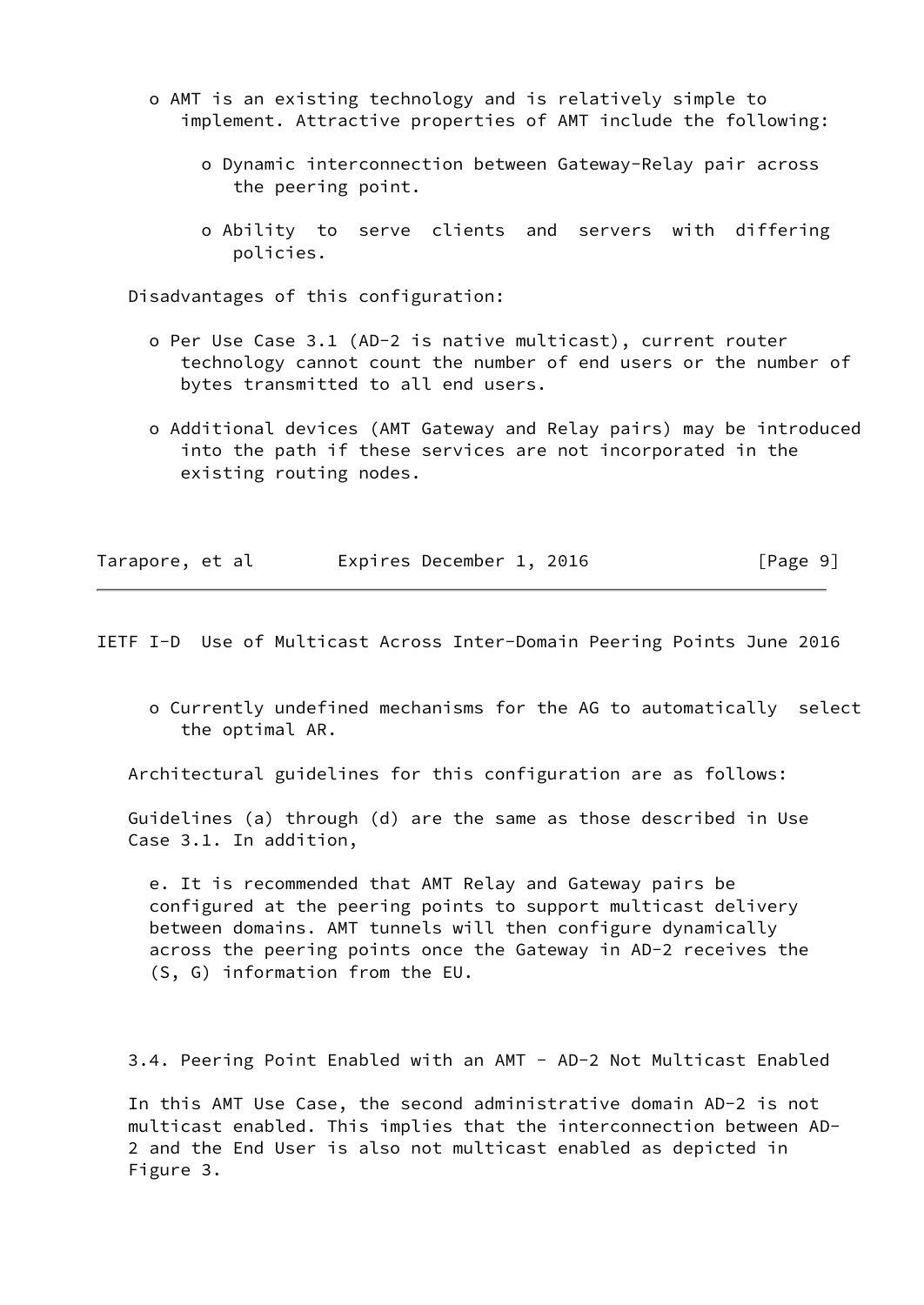

 AS = Application Multicast Source AR = AMT Relay EU/G = Gateway client embedded in EU device I2 = AMT Tunnel Connecting EU/G to AR in AD-1 through Non-Multicast Enabled AD-2.

Figure 3 - AMT Tunnel Connecting AD-1 AMT Relay and EU Gateway

| Tarapore, et al |  | Expires December 1, 2016 |  |  | [Page 10] |  |
|-----------------|--|--------------------------|--|--|-----------|--|
|-----------------|--|--------------------------|--|--|-----------|--|

IETF I-D Use of Multicast Across Inter-Domain Peering Points June 2016

 This Use Case is equivalent to having unicast distribution of the application through AD-2. The total number of AMT tunnels would be equal to the total number of End Users requesting the application. The peering point thus needs to accommodate the total number of AMT tunnels between the two domains. Each AMT tunnel can provide the data usage associated with each End User.

Advantages of this configuration:

- o Highly efficient use of bandwidth in AD-1.
- o AMT is an existing technology and is relatively simple to implement. Attractive properties of AMT include the following:
	- o Dynamic interconnection between Gateway-Relay pair across the peering point.
	- o Ability to serve clients and servers with differing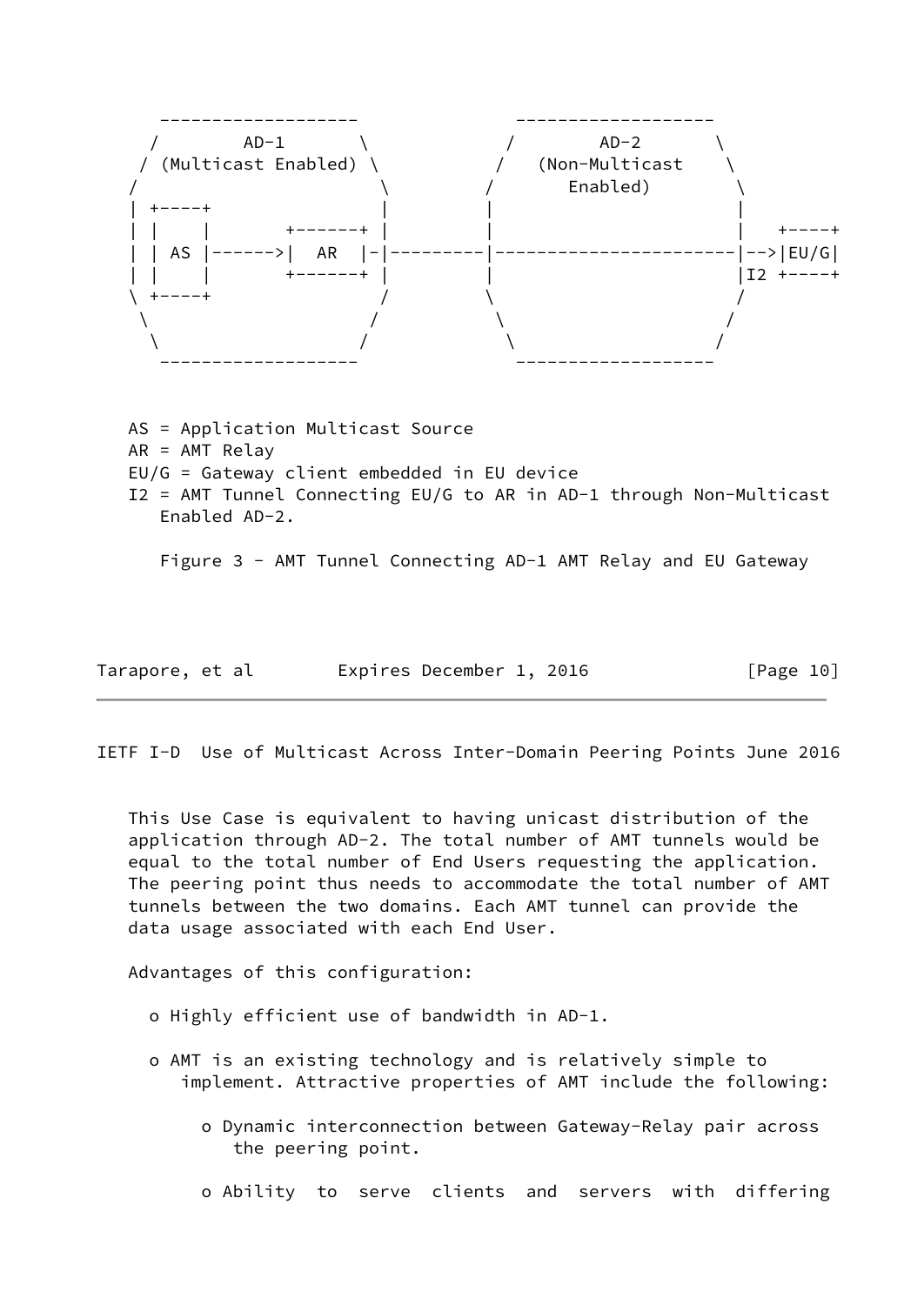policies.

 o Each AMT tunnel serves as a count for each End User and is also able to track data usage (bytes) delivered to the EU.

Disadvantages of this configuration:

- o Additional devices (AMT Gateway and Relay pairs) are introduced into the transport path.
- o Assuming multiple peering points between the domains, the EU Gateway needs to be able to find the "correct" AMT Relay in AD- 1.

Architectural guidelines for this configuration are as follows:

 Guidelines (a) through (c) are the same as those described in Use Case 3.1.

 d. It is recommended that proper procedures are implemented such that the AMT Gateway at the End User device is able to find the correct AMT Relay in AD-1 across the peering points. The application client in the EU device is expected to supply the (S, G) information to the Gateway for this purpose.

 e. The AMT tunnel capabilities are expected to be sufficient for the purpose of collecting relevant information on the multicast streams delivered to End Users in AD-2.

| Tarapore, et al |  |  | Expires December 1, 2016 |  |  | [Page 11] |  |  |
|-----------------|--|--|--------------------------|--|--|-----------|--|--|
|-----------------|--|--|--------------------------|--|--|-----------|--|--|

<span id="page-11-0"></span>IETF I-D Use of Multicast Across Inter-Domain Peering Points June 2016

 3.5. AD-2 Not Multicast Enabled - Multiple AMT Tunnels Through AD-2 This is a variation of Use Case 3.4 as follows:

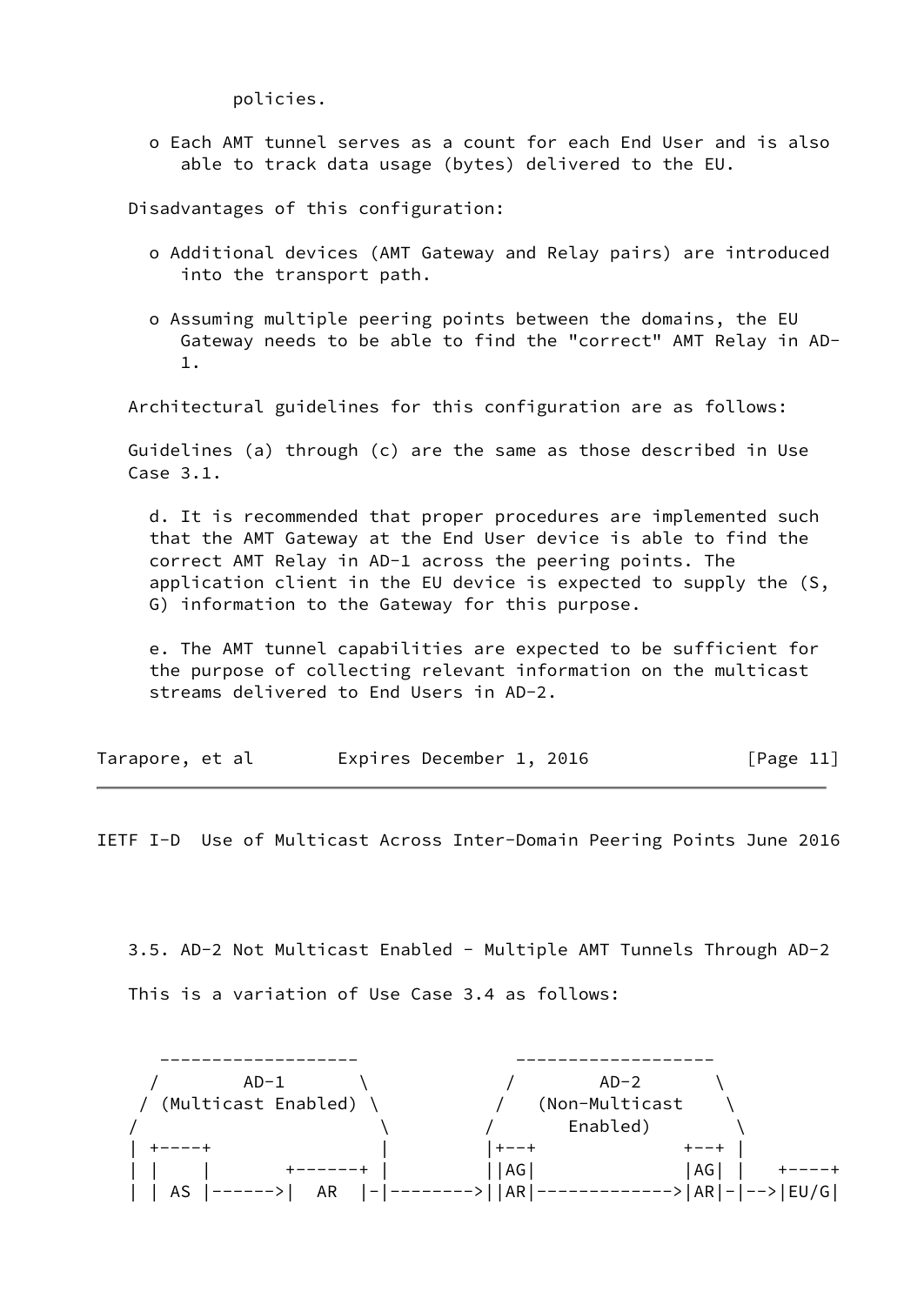

 AS = Application Source AR = AMT Relay in AD-1 AGAR1 = AMT Gateway/Relay node in AD-2 across Peering Point I1 = AMT Tunnel Connecting AR in AD-1 to GW in AGAR1 in AD-2 AGAR2 = AMT Gateway/Relay node at AD-2 Network Edge I2 = AMT Tunnel Connecting Relay in AGAR1 to GW in AGAR2 EU/G = Gateway client embedded in EU device I3 = AMT Tunnel Connecting EU/G to AR in AGAR2

Figure 4 - AMT Tunnel Connecting AD-1 AMT Relay and EU Gateway

 Use Case 3.4 results in several long AMT tunnels crossing the entire network of AD-2 linking the EU device and the AMT Relay in AD-1 through the peering point. Depending on the number of End Users, there is a likelihood of an unacceptably large number of AMT tunnels - and unicast streams - through the peering point. This situation can be alleviated as follows:

 o Provisioning of strategically located AMT nodes at the edges of AD-2. An AMT node comprises co-location of an AMT Gateway and an AMT Relay. One such node is at the AD-2 side of the peering point (node AGAR1 in Figure 4).

| Tarapore, et al |  | Expires December 1, 2016 |  |  | [Page 12] |  |
|-----------------|--|--------------------------|--|--|-----------|--|
|-----------------|--|--------------------------|--|--|-----------|--|

<span id="page-12-0"></span>IETF I-D Use of Multicast Across Inter-Domain Peering Points June 2016

- o Single AMT tunnel established across peering point linking AMT Relay in AD-1 to the AMT Gateway in the AMT node AGAR1 in AD-2.
- o AMT tunnels linking AMT node AGAR1 at peering point in AD-2 to other AMT nodes located at the edges of AD-2: e.g., AMT tunnel I2 linking AMT Relay in AGAR1 to AMT Gateway in AMT node AGAR2 in Figure 4.
- o AMT tunnels linking EU device (via Gateway client embedded in device) and AMT Relay in appropriate AMT node at edge of AD-2: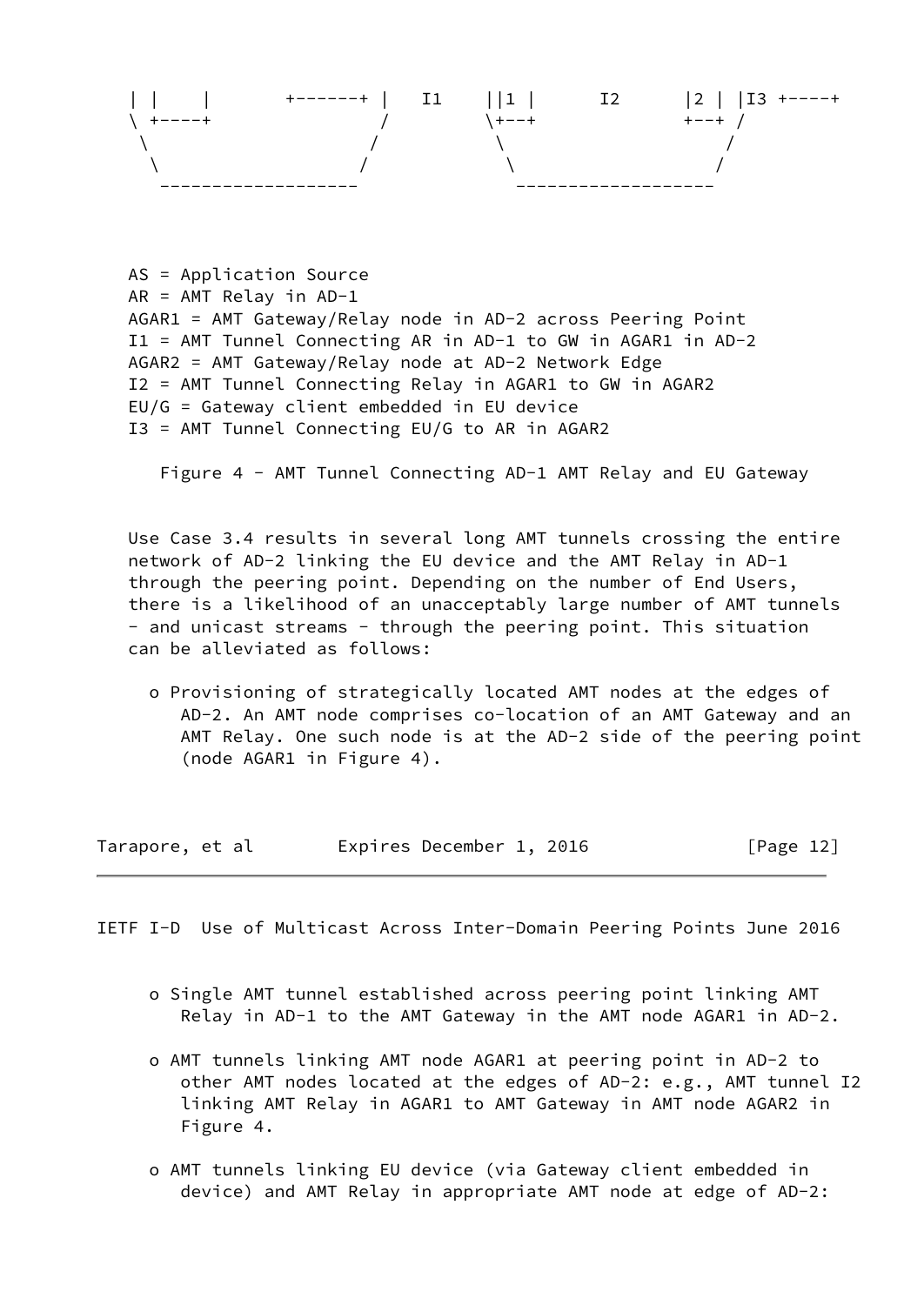e.g., I3 linking EU Gateway in device to AMT Relay in AMT node AGAR2.

 The advantage for such a chained set of AMT tunnels is that the total number of unicast streams across AD-2 is significantly reduced thus freeing up bandwidth. Additionally, there will be a single unicast stream across the peering point instead of possibly, an unacceptably large number of such streams per Use Case 3.4. However, this implies that several AMT tunnels will need to be dynamically configured by the various AMT Gateways based solely on the (S,G) information received from the application client at the EU device. A suitable mechanism for such dynamic configurations is therefore critical.

Architectural guidelines for this configuration are as follows:

 Guidelines (a) through (c) are the same as those described in Use Case 3.1.

 d. It is recommended that proper procedures are implemented such that the various AMT Gateways (at the End User devices and the AMT nodes in AD-2) are able to find the correct AMT Relay in other AMT nodes as appropriate. The application client in the EU device is expected to supply the (S, G) information to the Gateway for this purpose.

 e. The AMT tunnel capabilities are expected to be sufficient for the purpose of collecting relevant information on the multicast streams delivered to End Users in AD-2.

## 4. Supporting Functionality

 Supporting functions and related interfaces over the peering point that enable the multicast transport of the application are listed in

| Tarapore, et al |  |  |  | Expires December 1, 2016 |  |  | [Page 13] |  |  |
|-----------------|--|--|--|--------------------------|--|--|-----------|--|--|
|-----------------|--|--|--|--------------------------|--|--|-----------|--|--|

<span id="page-13-0"></span>IETF I-D Use of Multicast Across Inter-Domain Peering Points June 2016

 this section. Critical information parameters that need to be exchanged in support of these functions are enumerated along with guidelines as appropriate. Specific interface functions for consideration are as follows.

4.1. Network Interconnection Transport and Security Guidelines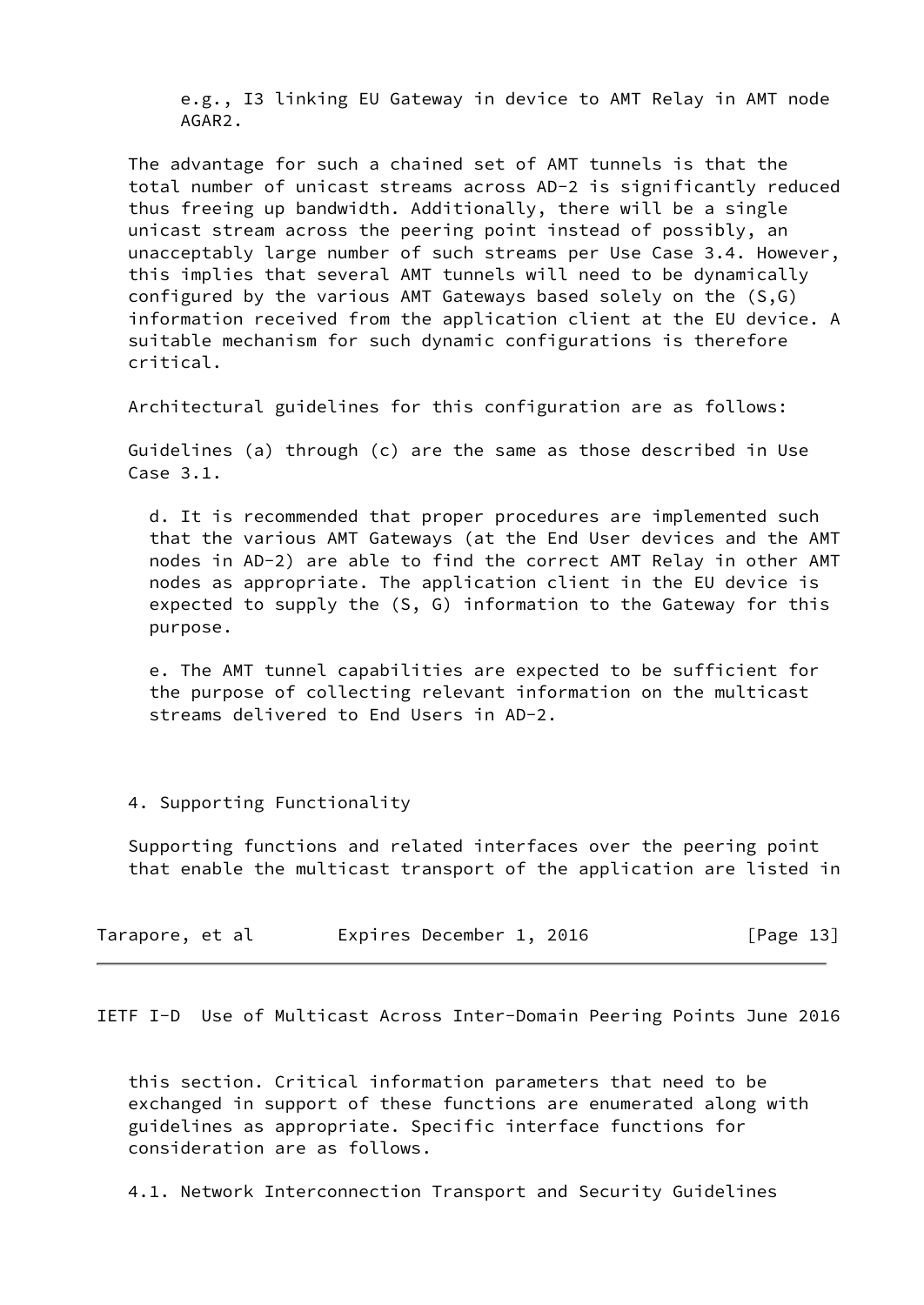The term "Network Interconnection Transport" refers to the interconnection points between the two Administrative Domains. The following is a representative set of attributes that will need to be agreed to between the two administrative domains to support multicast delivery.

- o Number of Peering Points
- o Peering Point Addresses and Locations
- o Connection Type Dedicated for Multicast delivery or shared with other services
- o Connection Mode Direct connectivity between the two AD's or via another ISP
- o Peering Point Protocol Support Multicast protocols that will be used for multicast delivery will need to be supported at these points. Examples of protocols include eBGP, BGMP, and MBGP.
- o Bandwidth Allocation If shared with other services, then there needs to be a determination of the share of bandwidth reserved for multicast delivery.
- o QoS Requirements Delay/latency specifications that need to be specified in an SLA.
- o AD Roles and Responsibilities the role played by each AD for provisioning and maintaining the set of peering points to support multicast delivery.
- 4.2. Routing Aspects and Related Guidelines

 The main objective for multicast delivery routing is to ensure that the End User receives the multicast stream from the "most optimal" source [\[INF\\_ATIS\\_10](#page-27-3)] which typically:

| Tarapore, et al |  | Expires December 1, 2016 |  |  | [Page 14] |
|-----------------|--|--------------------------|--|--|-----------|
|-----------------|--|--------------------------|--|--|-----------|

<span id="page-14-0"></span>IETF I-D Use of Multicast Across Inter-Domain Peering Points June 2016

 o Maximizes the multicast portion of the transport and minimizes any unicast portion of the delivery, and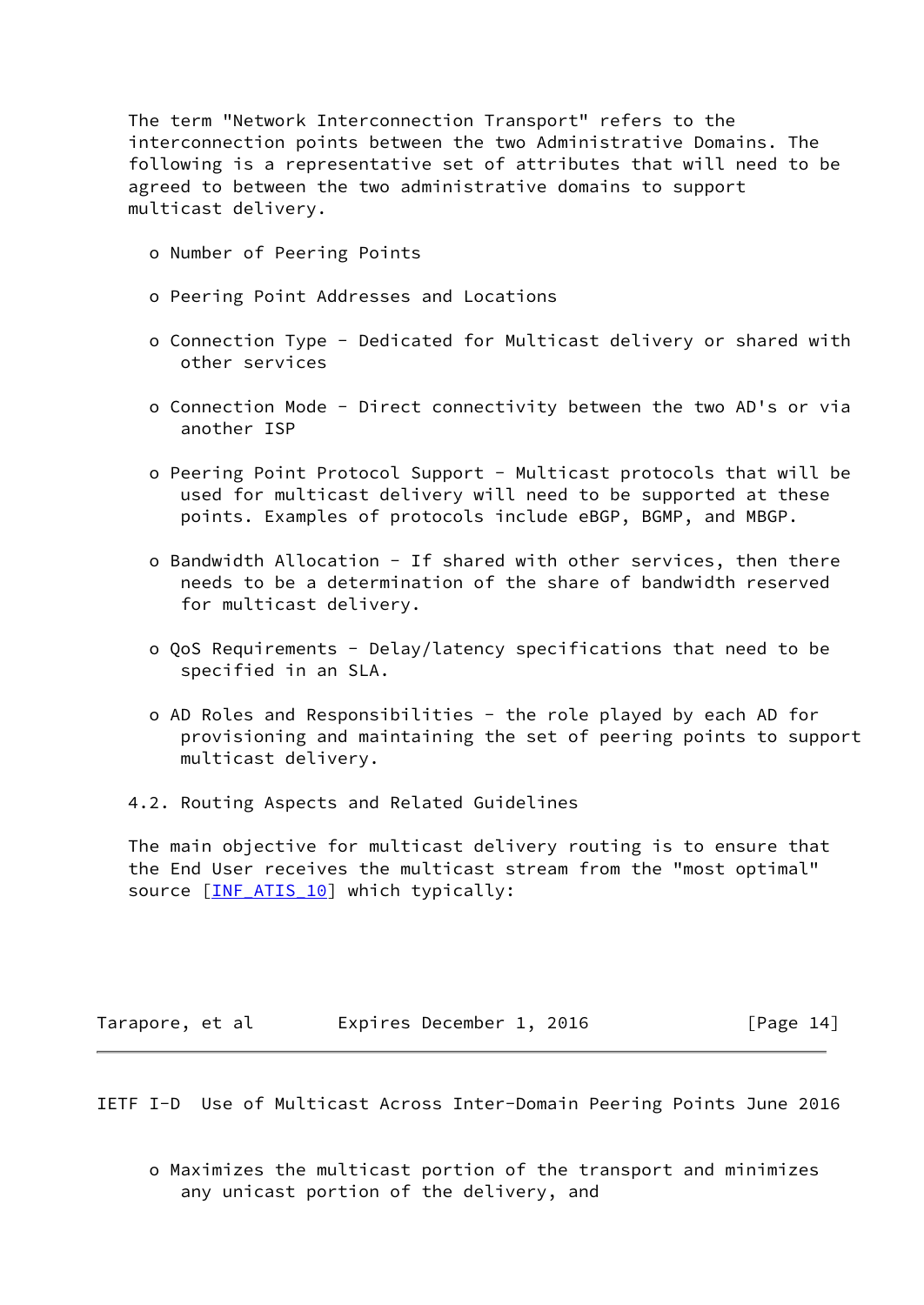o Minimizes the overall combined network(s) route distance.

 This routing objective applies to both Native and AMT; the actual methodology of the solution will be different for each. Regardless, the routing solution is expected to be:

- o Scalable
- o Avoid/minimize new protocol development or modifications, and
- o Be robust enough to achieve high reliability and automatically adjust to changes/problems in the multicast infrastructure.

 For both Native and AMT environments, having a source as close as possible to the EU network is most desirable; therefore, in some cases, an AD may prefer to have multiple sources near different peering points, but that is entirely an implementation issue.

4.2.1 Native Multicast Routing Aspects

 Native multicast simply requires that the Administrative Domains coordinate and advertise the correct source address(es) at their network interconnection peering points(i.e., border routers). An example of multicast delivery via a Native Multicast process across two administrative Domains is as follows assuming that the interconnecting peering points are also multicast enabled:

- o Appropriate information is obtained by the EU client who is a subscriber to AD-2 (see Use Case 3.1). This is usually done via an appropriate file transfer - this file is typically known as the manifest file. It contains instructions directing the EU client to launch an appropriate application if necessary, and also additional information for the application about the source location and the group (or stream) id in the form of the "S,G" data. The "S" portion provides the name or IP address of the source of the multicast stream. The file may also contain alternate delivery information such as specifying the unicast address of the stream.
- o The client uses the join message with S,G to join the multicast stream [[RFC4604\]](https://datatracker.ietf.org/doc/pdf/rfc4604).

To facilitate this process, the two AD's need to do the following:

Tarapore, et al expires December 1, 2016 [Page 15]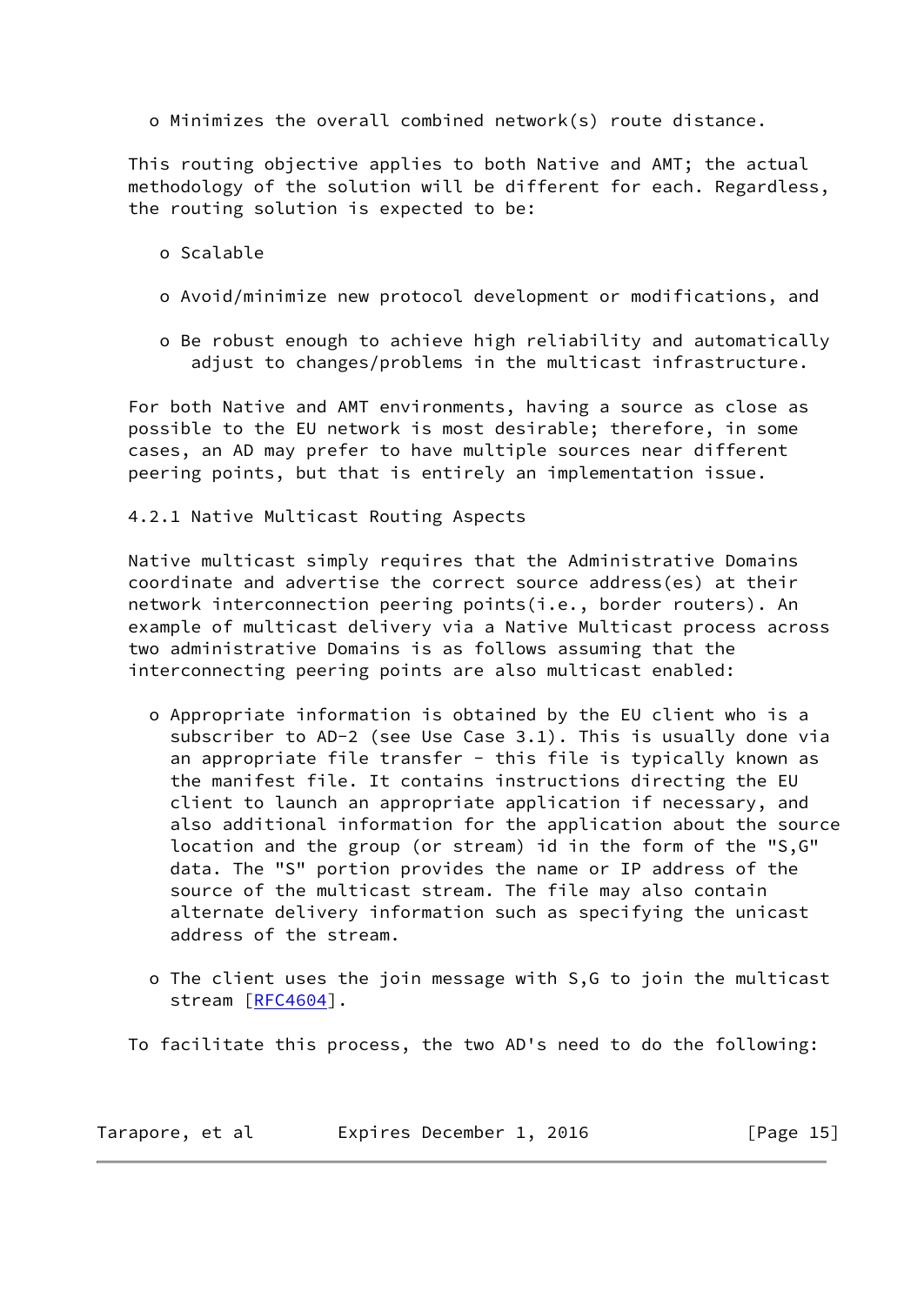<span id="page-16-0"></span>IETF I-D Use of Multicast Across Inter-Domain Peering Points June 2016

o Advertise the source id(s) over the Peering Points

- o Exchange relevant Peering Point information such as Capacity and Utilization (Other??)
- o Implement compatible multicast protocols to ensure proper multicast delivery across the peering points.
- 4.2.2 GRE Tunnel over Interconnecting Peering Point

 If the interconnecting peering point is not multicast enabled and both ADs are multicast enabled, then a simple solution is to provision a GRE tunnel between the two ADs - see Use Case 3.2.2. The termination points of the tunnel will usually be a network engineering decision, but generally will be between the border routers or even between the AD 2 border router and the AD 1 source (or source access router). The GRE tunnel would allow end-to-end native multicast or AMT multicast to traverse the interface. Coordination and advertisement of the source IP is still required.

 The two AD's need to follow the same process as described in 4.2.1 to facilitate multicast delivery across the Peering Points.

### 4.2.3 Routing Aspects with AMT Tunnels

 Unlike Native (with or without GRE), an AMT Multicast environment is more complex. It presents a dual layered problem because there are two criteria that should be simultaneously met:

- o Find the closest AMT relay to the end-user that also has multicast connectivity to the content source and
- o Minimize the AMT unicast tunnel distance.

There are essentially two components to the AMT specification:

 o AMT Relays: These serve the purpose of tunneling UDP multicast traffic to the receivers (i.e., End Points). The AMT Relay will receive the traffic natively from the multicast media source and will replicate the stream on behalf of the downstream AMT Gateways, encapsulating the multicast packets into unicast packets and sending them over the tunnel toward the AMT Gateway. In addition, the AMT Relay may perform various usage and activity statistics collection. This results in moving the replication point closer to the end user, and cuts down on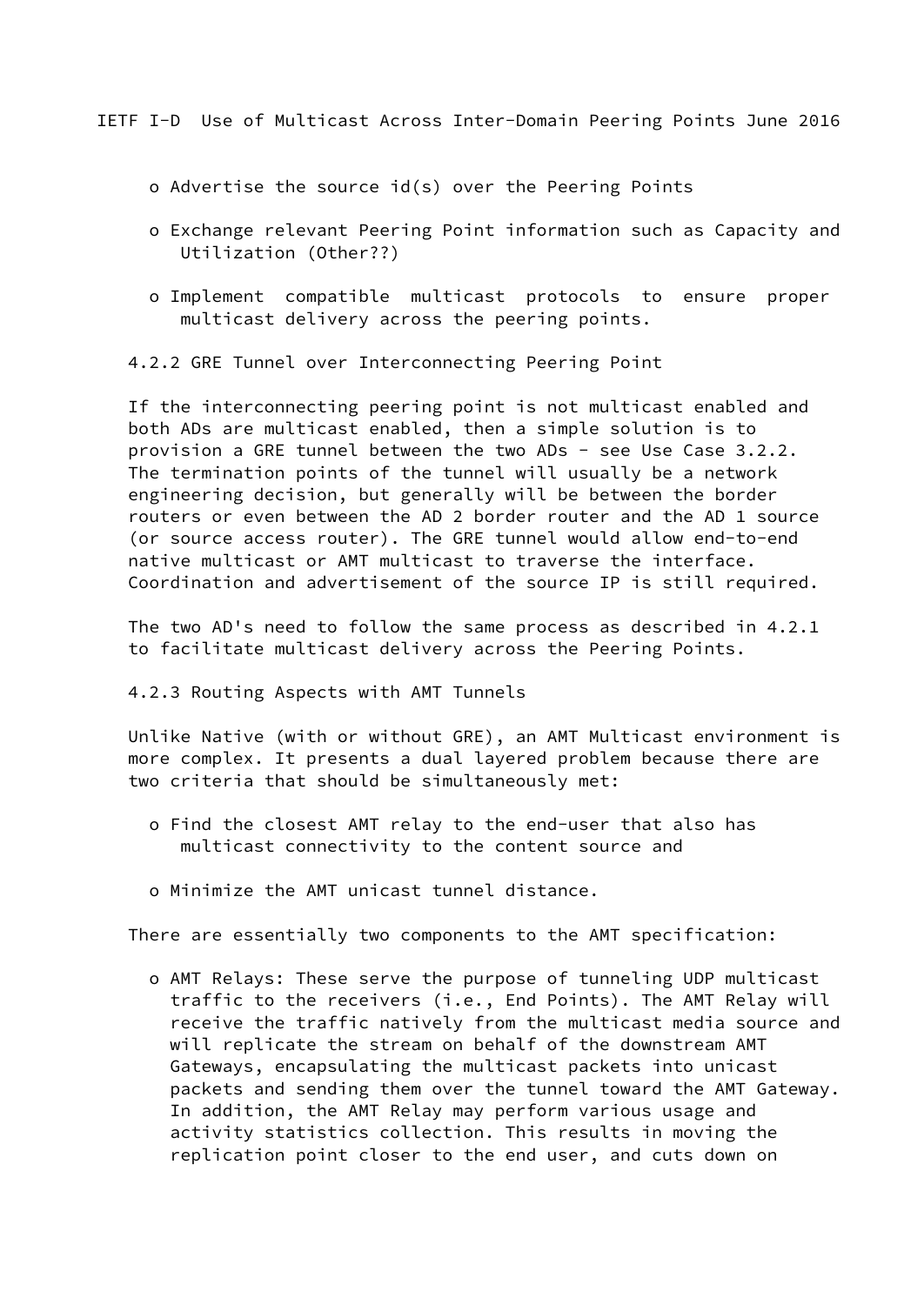IETF I-D Use of Multicast Across Inter-Domain Peering Points June 2016

 traffic across the network. Thus, the linear costs of adding unicast subscribers can be avoided. However, unicast replication is still required for each requesting endpoint within the unicast-only network.

 o AMT Gateway (GW): The Gateway will reside on an on End-Point this may be a Personal Computer (PC) or a Set Top Box (STB). The AMT Gateway receives join and leave requests from the Application via an Application Programming Interface (API). In this manner, the Gateway allows the endpoint to conduct itself as a true Multicast End-Point. The AMT Gateway will encapsulate AMT messages into UDP packets and send them through a tunnel (across the unicast-only infrastructure) to the AMT Relay.

The simplest AMT Use Case (section 3.3) involves peering points that are not multicast enabled between two multicast enabled ADs. An AMT tunnel is deployed between an AMT Relay on the AD 1 side of the peering point and an AMT Gateway on the AD 2 side of the peering point. One advantage to this arrangement is that the tunnel is established on an as needed basis and need not be a provisioned element. The two ADs can coordinate and advertise special AMT Relay Anycast addresses with each other - though they may alternately decide to simply provision Relay addresses, though this would not be an optimal solution in terms of scalability.

 Use Cases 3.4 and 3.5 describe more complicated AMT situations as AD-2 is not multicast enabled. For these cases, the End User device needs to be able to setup an AMT tunnel in the most optimal manner. Using an Anycast IP address for AMT Relays allows for all AMT Gateways to find the "closest" AMT Relay - the nearest edge of the multicast topology of the source. An example of a basic delivery via an AMT Multicast process for these two Use Cases is as follows:

 o The manifest file is obtained by the EU client application. This file contains instructions directing the EU client to an ordered list of particular destinations to seek the requested stream and, for multicast, specifies the source location and the group (or stream) ID in the form of the "S,G" data. The "S" portion provides the URI (name or IP address) of the source of the multicast stream and the "G" identifies the particular stream originated by that source. The manifest file may also contain alternate delivery information such as the address of the unicast form of the content to be used, for example, if the multicast stream becomes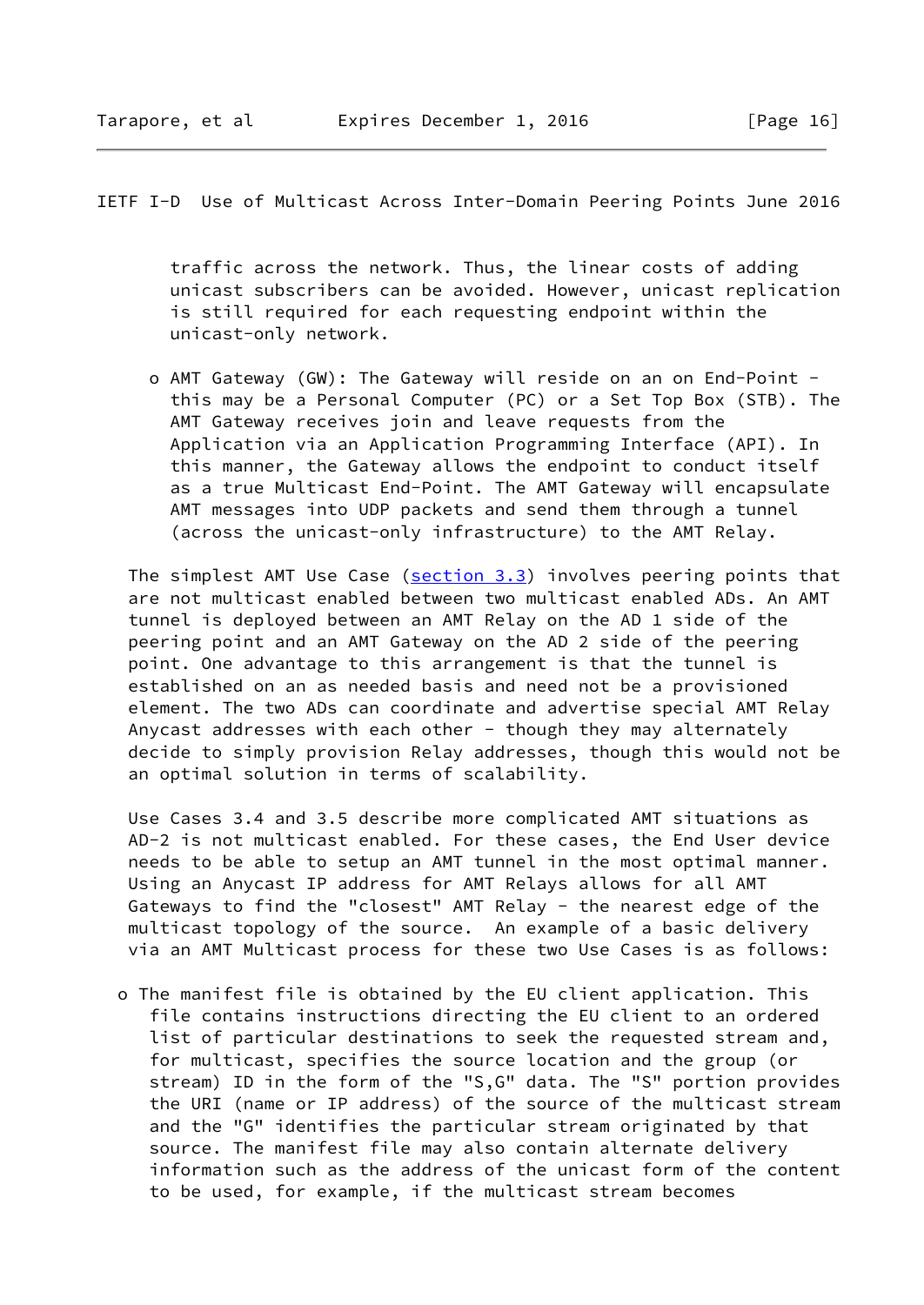unavailable.

 o Using the information in the manifest file, and possibly information provisioned directly in the EU client, a DNS query is

| Tarapore, et al |  | Expires December 1, 2016 |  | [Page $17$ ] |
|-----------------|--|--------------------------|--|--------------|
|                 |  |                          |  |              |

<span id="page-18-0"></span>IETF I-D Use of Multicast Across Inter-Domain Peering Points June 2016

 initiated in order to connect the EU client/AMT Gateway to an AMT Relay.

- o Query results are obtained, and may return an Anycast address or a specific unicast address of a relay. Multiple relays will typically exist. The Anycast address is a routable "pseudo address" shared among the relays that can gain multicast access to the source.
- o If a specific IP address unique to a relay was not obtained, the AMT Gateway then sends a message (e.g., the discovery message) to the Anycast address such that the network is making the routing choice of particular relay - e.g., closest relay to the EU. (Note that in IPv6 there is a specific Anycast format and Anycast is inherent in IPv6 routing, whereas in IPv4 Anycast is handled via provisioning in the network. Details are out of scope for this document.)
- o The contacted AMT Relay then returns its specific unicast IP address (after which the Anycast address is no longer required). Variations may exist as well.
- o The AMT Gateway uses that unicast IP address to initiate a three way handshake with the AMT Relay.
- o AMT Gateway provides "S,G" to the AMT Relay (embedded in AMT protocol messages).
- o AMT Relay receives the "S,G" information and uses the S,G to join the appropriate multicast stream, if it has not already subscribed to that stream.
- o AMT Relay encapsulates the multicast stream into the tunnel between the Relay and the Gateway, providing the requested content to the EU.

 Note: Further routing discussion on optimal method to find "best AMT Relay/GW combination" and information exchange between AD's to be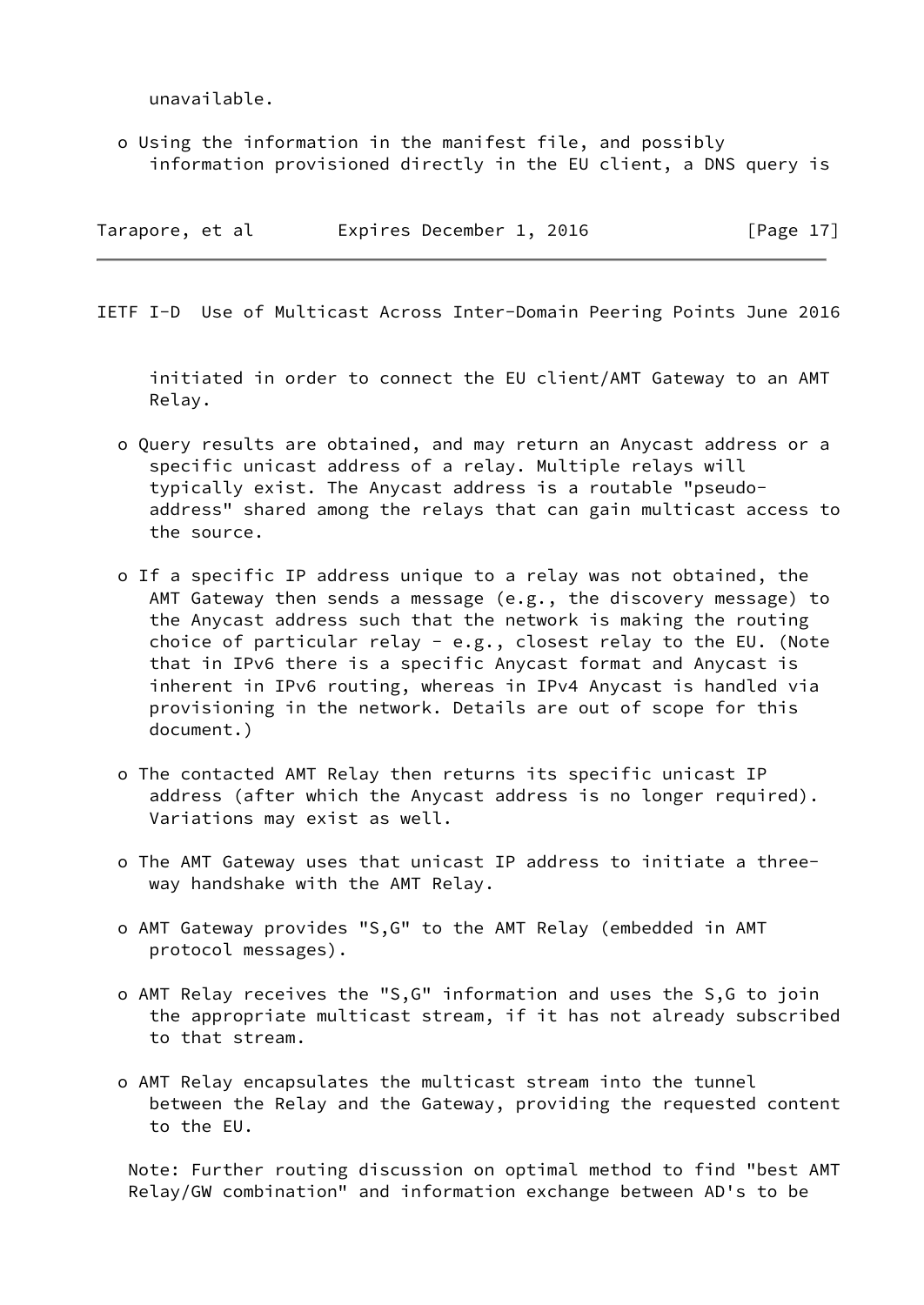provided.

4.3. Back Office Functions - Provisioning and Logging Guidelines

Back Office refers to the following:

 o Servers and Content Management systems that support the delivery of applications via multicast and interactions between ADs.

| Tarapore, et al | Expires December 1, 2016 | [Page 18] |
|-----------------|--------------------------|-----------|
|-----------------|--------------------------|-----------|

<span id="page-19-0"></span>IETF I-D Use of Multicast Across Inter-Domain Peering Points June 2016

 o Functionality associated with logging, reporting, ordering, provisioning, maintenance, service assurance, settlement, etc.

4.3.1 Provisioning Guidelines

 Resources for basic connectivity between ADs Providers need to be provisioned as follows:

- o Sufficient capacity must be provisioned to support multicast-based delivery across ADs.
- o Sufficient capacity must be provisioned for connectivity between all supporting back-offices of the ADs as appropriate. This includes activating proper security treatment for these back office connections (gateways, firewalls, etc) as appropriate.
- o Routing protocols as needed, e.g. configuring routers to support these.

 Provisioning aspects related to Multicast-Based inter-domain delivery are as follows.

 The ability to receive requested application via multicast is triggered via the manifest file. Hence, this file must be provided to the EU regarding multicast URL - and unicast fallback if applicable. AD-2 must build manifest and provision capability to provide the file to the EU.

 Native multicast functionality is assumed to be available across many ISP backbones, peering and access networks. If however, native multicast is not an option (Use Cases 3.4 and 3.5), then:

 o EU must have multicast client to use AMT multicast obtained either from Application Source (per agreement with AD-1) or from AD-1 or AD-2 (if delegated by the Application Source).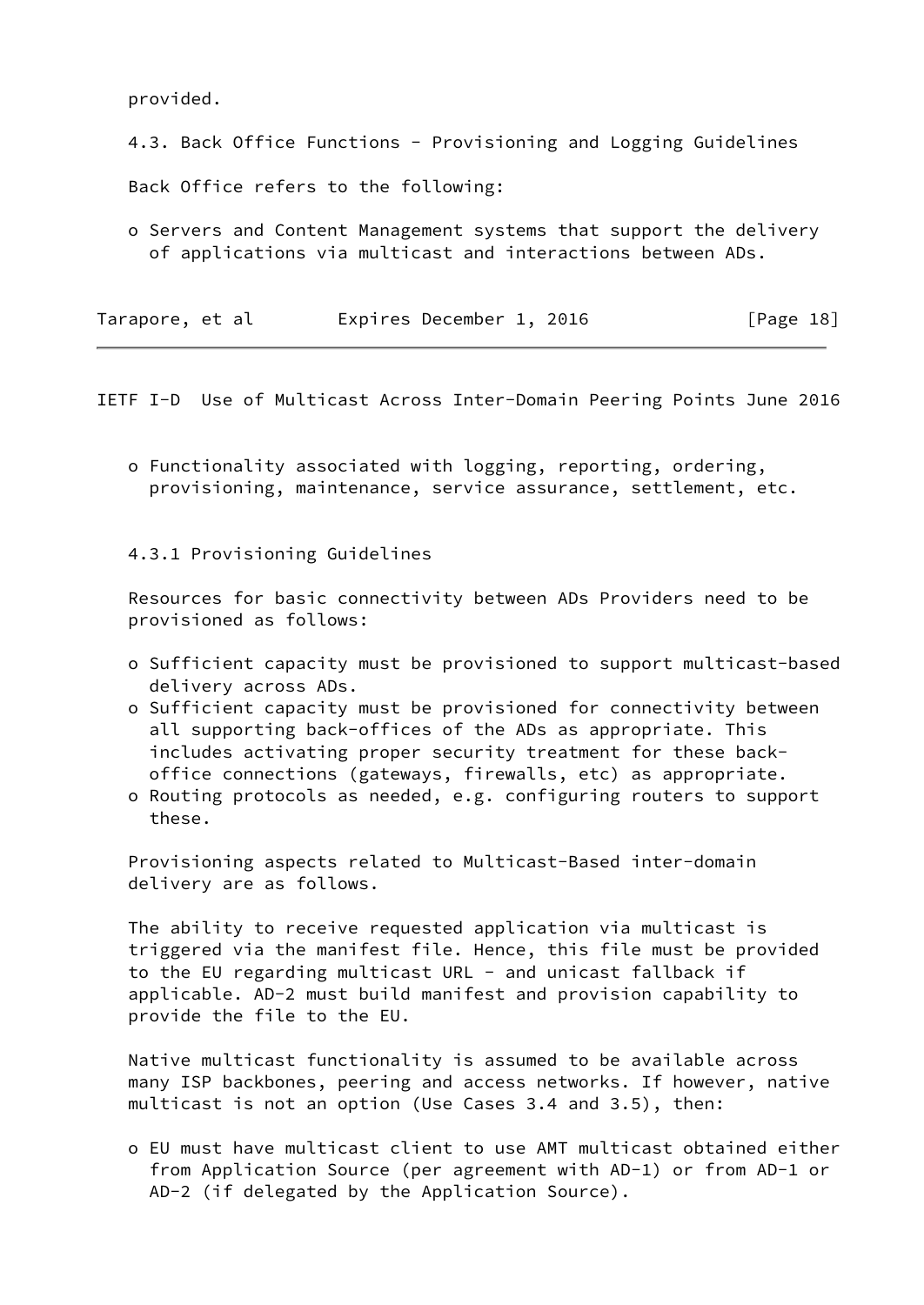- o If provided by AD-1/AD-2, then the EU could be redirected to a client download site (note: this could be an Application Source site). If provided by the Application Source, then this Source would have to coordinate with AD-1 to ensure the proper client is provided (assuming multiple possible clients).
- o Where AMT Gateways support different application sets, all AD-2 AMT Relays need to be provisioned with all source & group addresses for streams it is allowed to join.
- o DNS across each AD must be provisioned to enable a client GW to locate the optimal AMT Relay (i.e. longest multicast path and

|  | Tarapore, et al | Expires December 1, 2016 | [Page 19] |
|--|-----------------|--------------------------|-----------|
|--|-----------------|--------------------------|-----------|

<span id="page-20-0"></span>IETF I-D Use of Multicast Across Inter-Domain Peering Points June 2016

 shortest unicast tunnel) with connectivity to the content's multicast source.

 Provisioning Aspects Related to Operations and Customer Care are stated as follows.

 Each AD provider is assumed to provision operations and customer care access to their own systems.

 AD-1's operations and customer care functions must have visibility to what is happening in AD-2's network or to the service provided by AD-2, sufficient to verify their mutual goals and operations, e.g. to know how the EU's are being served. This can be done in two ways:

- o Automated interfaces are built between AD-1 and AD-2 such that operations and customer care continue using their own systems. This requires coordination between the two AD's with appropriate provisioning of necessary resources.
- o AD-1's operations and customer care personnel are provided access directly to AD-2's system. In this scenario, additional provisioning in these systems will be needed to provide necessary access. Additional provisioning must be agreed to by the two AD-2s to support this option.

4.3.2 Application Accounting Guidelines

 All interactions between pairs of ADs can be discovered and/or be associated with the account(s) utilized for delivered applications. Supporting guidelines are as follows:

 o A unique identifier is recommended to designate each master account.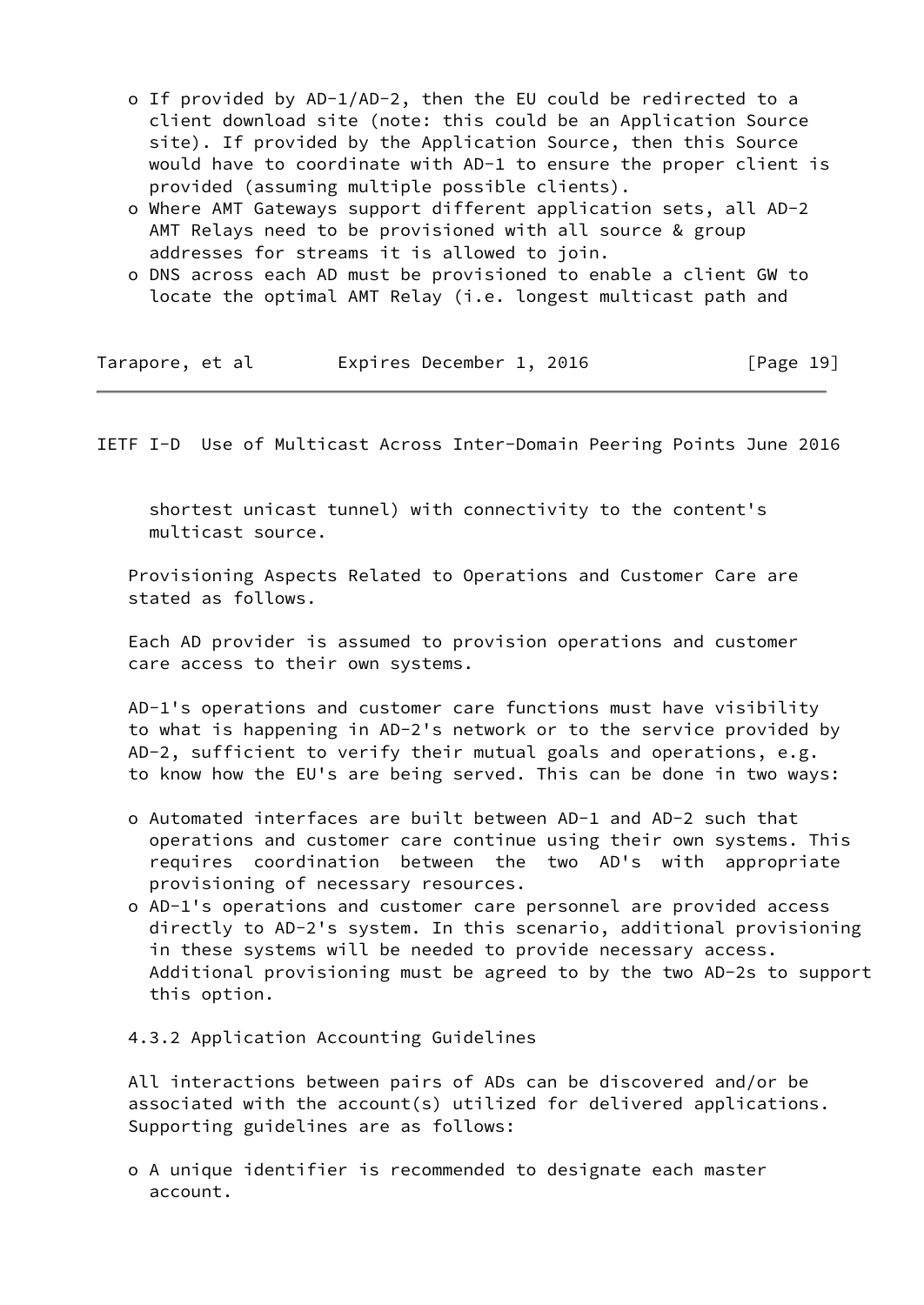o AD-2 is expected to set up "accounts" (logical facility generally protected by login/password/credentials) for use by AD-1. Multiple accounts and multiple types/partitions of accounts can apply, e.g. customer accounts, security accounts, etc.

## 4.3.3 Log Management Guidelines

 Successful delivery of applications via multicast between pairs of interconnecting ADs requires that appropriate logs will be exchanged between them in support. Associated guidelines are as follows.

 AD-2 needs to supply logs to AD-1 per existing contract(s). Examples of log types include the following:

| Tarapore, et al |  |  |  | Expires December 1, 2016 |  |  | [Page 20] |  |
|-----------------|--|--|--|--------------------------|--|--|-----------|--|
|-----------------|--|--|--|--------------------------|--|--|-----------|--|

IETF I-D Use of Multicast Across Inter-Domain Peering Points June 2016

- o Usage information logs at aggregate level.
- o Usage failure instances at an aggregate level.
- o Grouped or sequenced application access
- performance/behavior/failure at an aggregate level to support potential Application Provider-driven strategies. Examples of aggregate levels include grouped video clips, web pages, and sets of software download.
- o Security logs, aggregated or summarized according to agreement (with additional detail potentially provided during security events, by agreement).
- o Access logs (EU), when needed for troubleshooting.
- o Application logs (what is the application doing), when needed for shared troubleshooting.
- o Syslogs (network management), when needed for shared troubleshooting.

 The two ADs may supply additional security logs to each other as agreed to by contract(s). Examples include the following:

- o Information related to general security-relevant activity which may be of use from a protective or response perspective, such as types and counts of attacks detected, related source information, related target information, etc.
- o Aggregated or summarized logs according to agreement (with additional detail potentially provided during security events, by agreement)
- 4.4. Operations Service Performance and Monitoring Guidelines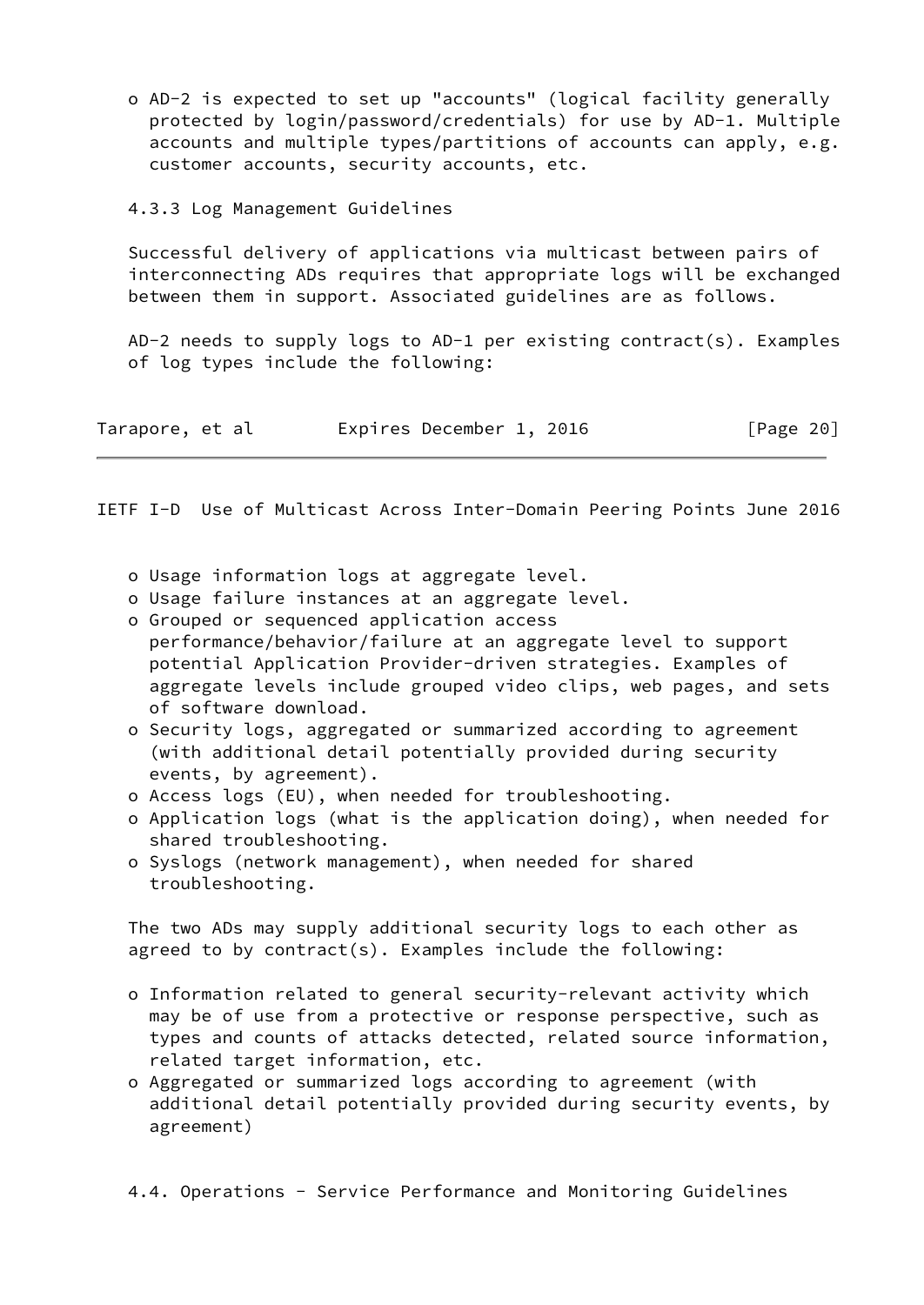Service Performance refers to monitoring metrics related to multicast delivery via probes. The focus is on the service provided by AD-2 to AD-1 on behalf of all multicast application sources (metrics may be specified for SLA use or otherwise). Associated guidelines are as follows:

 o Both AD's are expected to monitor, collect, and analyze service performance metrics for multicast applications. AD-2 provides relevant performance information to AD-1; this enables AD-1 to create an end-to-end performance view on behalf of the multicast application source.

| Tarapore, et al | Expires December 1, 2016 | [Page 21] |
|-----------------|--------------------------|-----------|
|                 |                          |           |

IETF I-D Use of Multicast Across Inter-Domain Peering Points June 2016

- o Both AD's are expected to agree on the type of probes to be used to monitor multicast delivery performance. For example, AD-2 may permit AD-1's probes to be utilized in the AD-2 multicast service footprint. Alternately, AD-2 may deploy its own probes and relay performance information back to AD-1.
- o In the event of performance degradation (SLA violation), AD-1 may have to compensate the multicast application source per SLA agreement. As appropriate, AD-1 may seek compensation from AD-2 if the cause of the degradation is in AD-2's network.

 Service Monitoring generally refers to a service (as a whole) provided on behalf of a particular multicast application source provider. It thus involves complaints from End Users when service problems occur. EU's direct their complaints to the source provider; in turn the source provider submits these complaints to AD-1. The responsibility for service delivery lies with AD-1; as such AD-1 will need to determine where the service problem is occurring - its own network or in AD-2. It is expected that each AD will have tools to monitor multicast service status in its own network.

- o Both AD's will determine how best to deploy multicast service monitoring tools. Typically, each AD will deploy its own set of monitoring tools; in which case, both AD's are expected to inform each other when multicast delivery problems are detected.
- o AD-2 may experience some problems in its network. For example, for the AMT Use Cases, one or more AMT Relays may be experiencing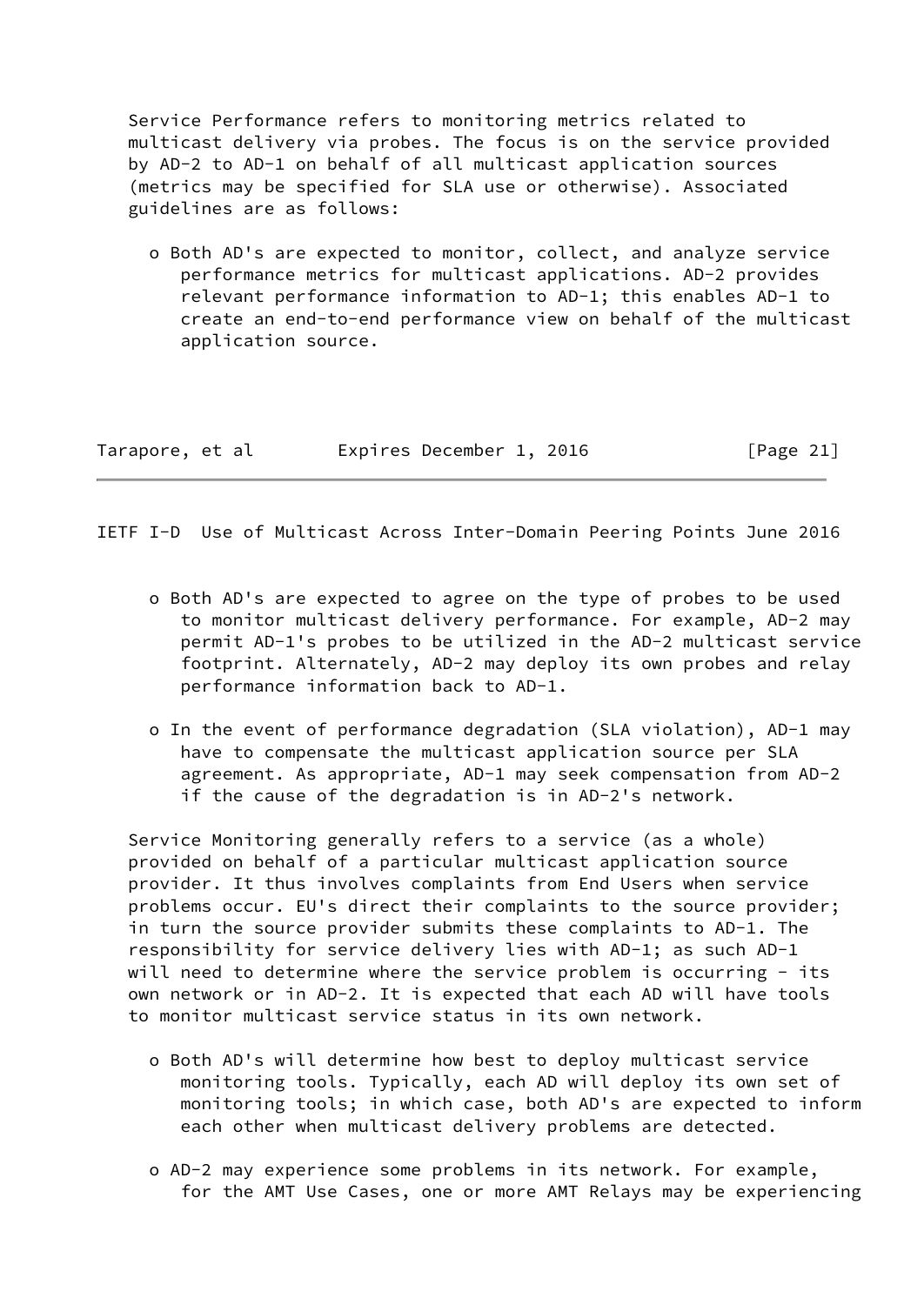difficulties. AD-2 may be able to fix the problem by rerouting the multicast streams via alternate AMT Relays. If the fix is not successful and multicast service delivery degrades, then AD-2 needs to report the issue to AD-1.

 o When problem notification is received from a multicast application source, AD-1 determines whether the cause of the problem is within its own network or within the AD-2 domain. If the cause is within the AD-2 domain, then AD-1 supplies all necessary information to AD-2. Examples of supporting information include the following:

o Kind of problem(s)

o Starting point & duration of problem(s).

Tarapore, et al expires December 1, 2016 [Page 22]

IETF I-D Use of Multicast Across Inter-Domain Peering Points June 2016

o Conditions in which problem(s) occur.

- o IP address blocks of affected users.
- o ISPs of affected users.
- o Type of access e.g., mobile versus desktop.
- o Locations of affected EUs.
- o Both AD's conduct some form of root cause analysis for multicast service delivery problems. Examples of various factors for consideration include:
	- o Verification that the service configuration matches the product features.
	- o Correlation and consolidation of the various customer problems and resource troubles into a single root service problem.
	- o Prioritization of currently open service problems, giving consideration to problem impact, service level agreement, etc.
	- o Conduction of service tests, including one time tests or a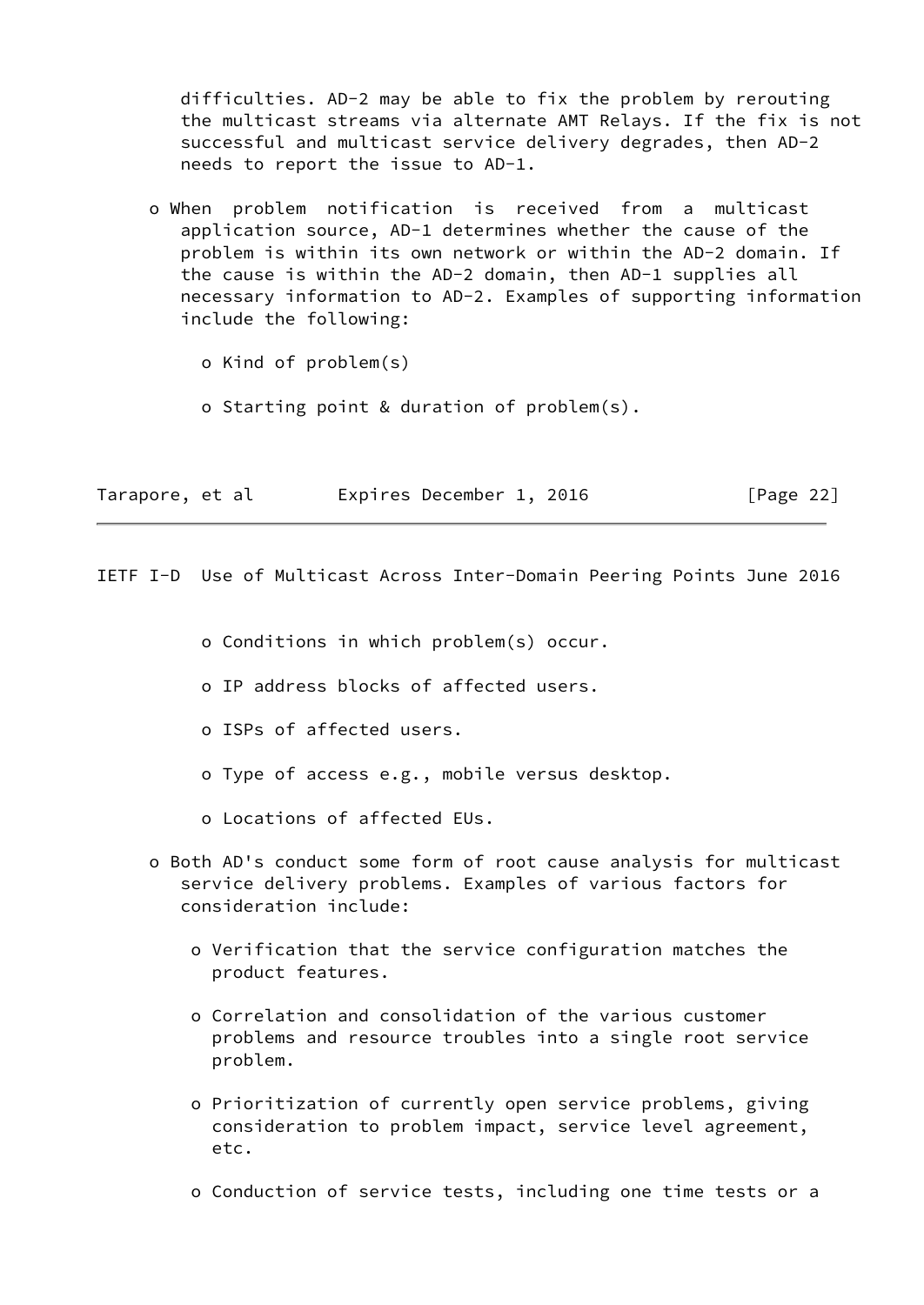series of tests over a period of time.

o Analysis of test results.

- o Analysis of relevant network fault or performance data.
- o Analysis of the problem information provided by the customer  $(CP)$ .
- o Once the cause of the problem has been determined and the problem has been fixed, both AD's need to work jointly to verify and validate the success of the fix.
- o Faults in service could lead to SLA violation for which the multicast application source provider may have to be compensated by AD-1. Subsequently, AD-1 may have to be compensated by AD-2 based on the contract.

| Tarapore, et al |  | Expires December 1, 2016 |  | [Page 23] |  |
|-----------------|--|--------------------------|--|-----------|--|
|                 |  |                          |  |           |  |

<span id="page-24-0"></span>IETF I-D Use of Multicast Across Inter-Domain Peering Points June 2016

4.5. Client Reliability Models/Service Assurance Guidelines

 There are multiple options for instituting reliability architectures, most are at the application level. Both AD's should work those out with their contract/agreement and with the multicast application source providers.

 Network reliability can also be enhanced by the two AD's by provisioning alternate delivery mechanisms via unicast means.

5. Troubleshooting and Diagnostics

 Any service provider supporting multicast delivery of content should have the capability to collect diagnostics as part of multicast troubleshooting practices and resolve network issues accordingly. Issues may become apparent or identified either through network monitoring functions or by customer reported problems as described in section 4.4.

 It is expected that multicast diagnostics will be collected according to currently established practices [\[MDH-04](#page-27-4)]. However, given that inter-domain creates a significant interdependence of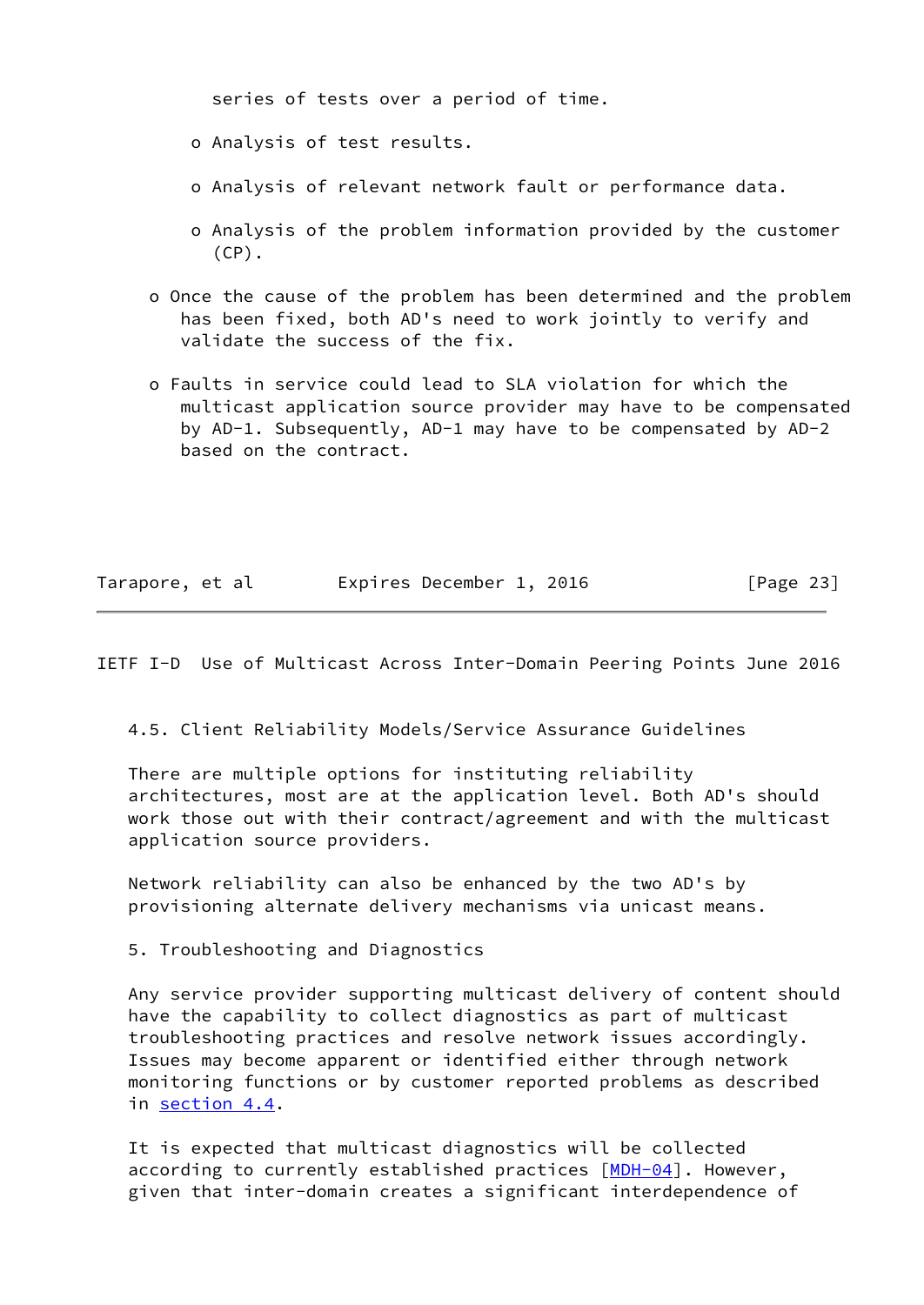proper networking functionality between providers there does exist a need for providers to be able to signal/alert each other if there are any issues noted by either one.

 Service providers may also wish to allow limited read-only administrative access to their routers via a looking-glass style router proxy to facilitate the debugging of multicast control state and peering status. Software implementations for this purpose is readily available [[Traceroute\]](#page-28-0) and can be easily extended to provide access to commonly-used multicast troubleshooting commands in a secure manner.

 The specifics of the notification and alerts are beyond the scope of this document, but general guidelines are similar to those described in section 4.4 (Service Performance and Monitoring). Some general communications issues are stated as follows.

- o Appropriate communications channels will be established between the customer service and operations groups from both AD's to facilitate information sharing related to diagnostic troubleshooting.
- o A default resolution period may be considered to resolve open issues. Alternately, mutually acceptable resolution periods

| Tarapore, et al |  | Expires December 1, 2016 |  |  | [Page 24] |  |
|-----------------|--|--------------------------|--|--|-----------|--|
|-----------------|--|--------------------------|--|--|-----------|--|

<span id="page-25-0"></span>IETF I-D Use of Multicast Across Inter-Domain Peering Points June 2016

 could be established depending on the severity of the identified trouble.

6. Security Considerations

 From a security perspective, normal security procedures are expected to be followed by each AD to facilitate multicast delivery to registered and authenticated end users. Additionally:

- o Encryption Peering point links may be encrypted per agreement if dedicated for multicast delivery.
- o Security Breach Mitigation Plan In the event of a security breach, the two AD's are expected to have a mitigation plan for shutting down the peering point and directing multicast traffic over alternated peering points. It is also expected that appropriate information will be shared for the purpose of securing the identified breach.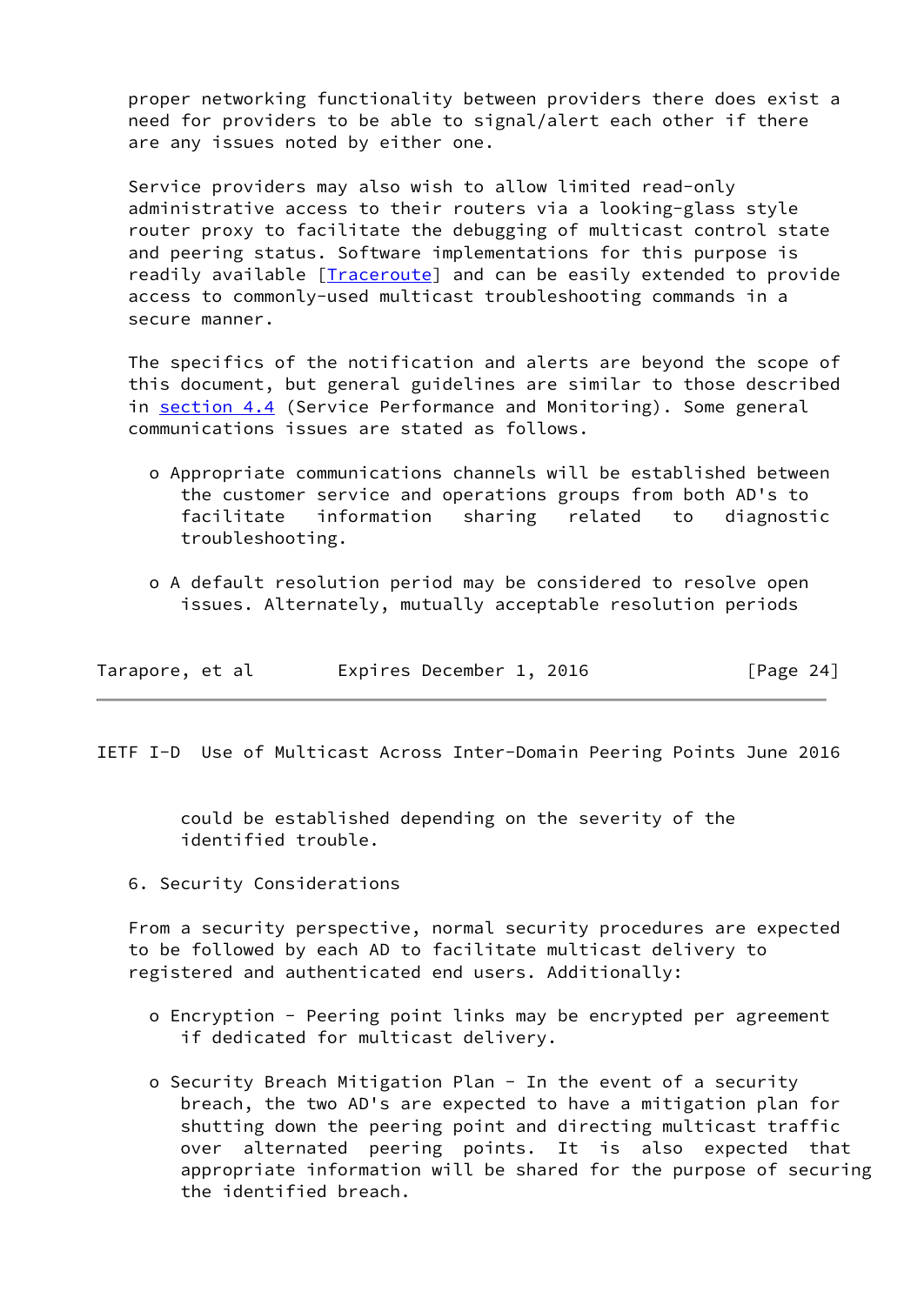DRM and Application Accounting, Authorization and Authentication should be the responsibility of the multicast application source provider and/or AD-1. AD-1 needs to work out the appropriate agreements with the source provider.

 Network has no DRM responsibilities, but might have authentication and authorization obligations. These though are consistent with normal operations of a CDN to insure end user reliability, security and network security.

 AD-1 and AD-2 should have mechanisms in place to ensure proper accounting for the volume of bytes delivered through the peering point and separately the number of bytes delivered to EUs. For example, [\[BCP38\]](#page-27-2) style filtering could be deployed by both AD's to ensure that only legitimately sourced multicast content is exchanged between them.

 If there are problems related to failure of token authentication when end-users are supported by AD-2, then some means of validating proper working of the token authentication process (e.g., back-end servers querying the multicast application source provider's token authentication server are communicating properly) should be considered. Details will have to be worked out during implementation (e.g., test tokens or trace token exchange process).

| Tarapore, et al | Expires December 1, 2016 |  | [Page 25] |  |
|-----------------|--------------------------|--|-----------|--|
|                 |                          |  |           |  |

<span id="page-26-0"></span>IETF I-D Use of Multicast Across Inter-Domain Peering Points June 2016

7. IANA Considerations

## 8. Conclusions

 This Best Current Practice document provides detailed Use Case scenarios for the transmission of applications via multicast across peering points between two Administrative Domains. A detailed set of guidelines supporting the delivery is provided for all Use Cases.

 For Use Cases involving AMT tunnels (cases 3.4 and 3.5), it is recommended that proper procedures are implemented such that the various AMT Gateways (at the End User devices and the AMT nodes in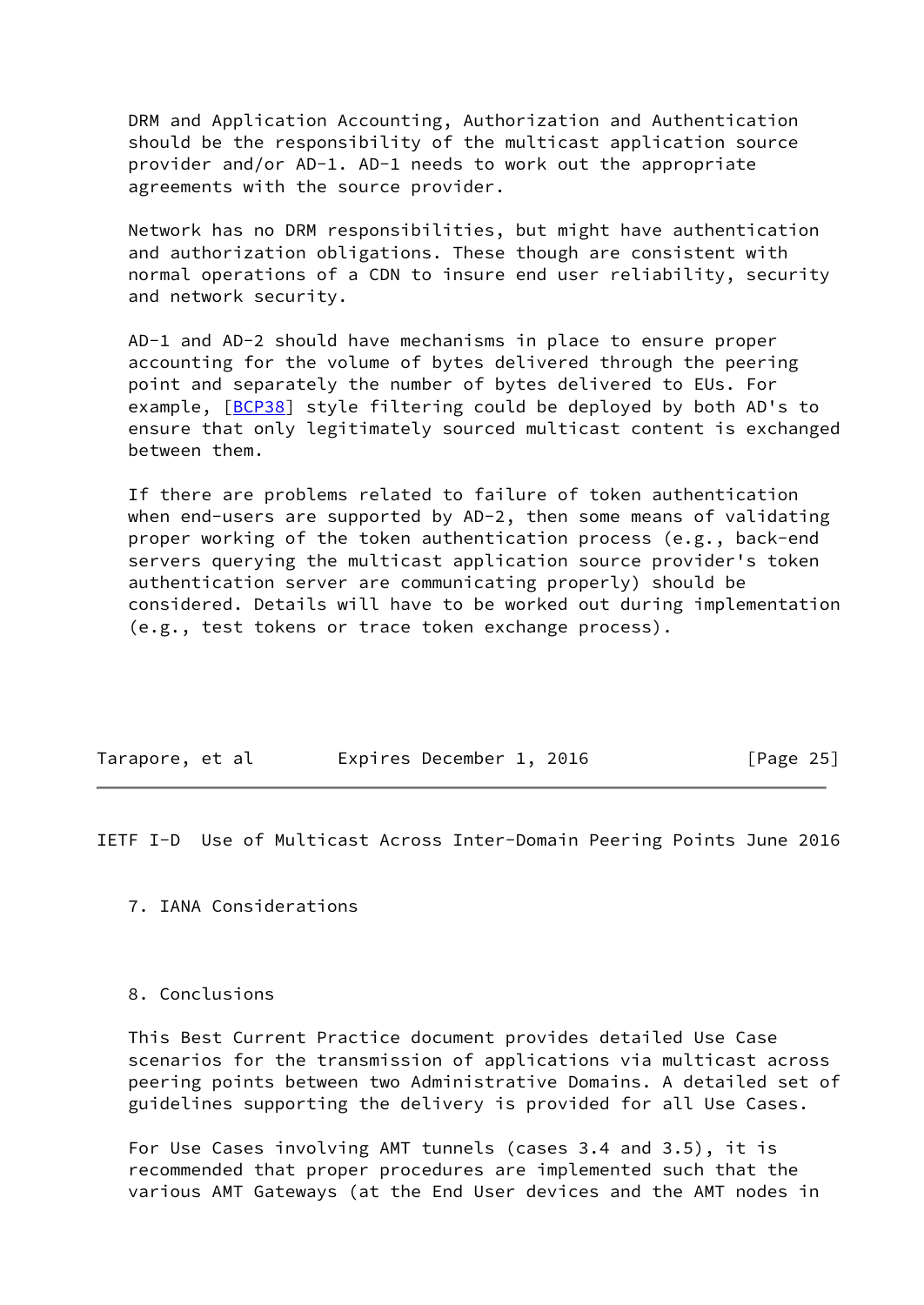AD-2) are able to find the correct AMT Relay in other AMT nodes as appropriate. Section 4.3 provides an overview of one method that finds the optimal Relay-Gateway combination via the use of an Anycast IP address for AMT Relays.

9. References

9.1. Normative References

 [RFC2784] D. Farinacci, T. Li, S. Hanks, D. Meyer, P. Traina, "Generic Routing Encapsulation (GRE)", [RFC 2784,](https://datatracker.ietf.org/doc/pdf/rfc2784) March 2000

<span id="page-27-1"></span>[IETF-ID-AMT] G. Bumgardner, "Automatic Multicast Tunneling", [draft](https://datatracker.ietf.org/doc/pdf/draft-ietf-mboned-auto-multicast-13) [ietf-mboned-auto-multicast-13](https://datatracker.ietf.org/doc/pdf/draft-ietf-mboned-auto-multicast-13), April 2012, Work in progress

 [RFC4604] H. Holbrook, et al, "Using Internet Group Management Protocol Version 3 (IGMPv3) and Multicast Listener Discovery Protocol Version 2 (MLDv2) for Source Specific Multicast", [RFC 4604,](https://datatracker.ietf.org/doc/pdf/rfc4604) August 2006

[RFC4607] H. Holbrook, et al, "Source Specific Multicast", [RFC 4607,](https://datatracker.ietf.org/doc/pdf/rfc4607) August 2006

 [RFC3618] B. Fenner, et al, "Multicast Source Discovery Protocol", [RFC 3618](https://datatracker.ietf.org/doc/pdf/rfc3618), October 2003

Tarapore, et al expires December 1, 2016 [Page 26]

<span id="page-27-0"></span>IETF I-D Use of Multicast Across Inter-Domain Peering Points June 2016

<span id="page-27-2"></span> [BCP38] P. Ferguson, et al, "Network Ingress Filtering: Defeating Denial of Service Attacks which employ IP Source Address Spoofing", BCP: 38, May 2000

9.2. Informative References

<span id="page-27-3"></span> [INF\_ATIS\_10] "CDN Interconnection Use Cases and Requirements in a Multi-Party Federation Environment", ATIS Standard A-0200010, December 2012

<span id="page-27-4"></span>[MDH-04] D. Thaler, et al, "Multicast Debugging Handbook", IETF I-D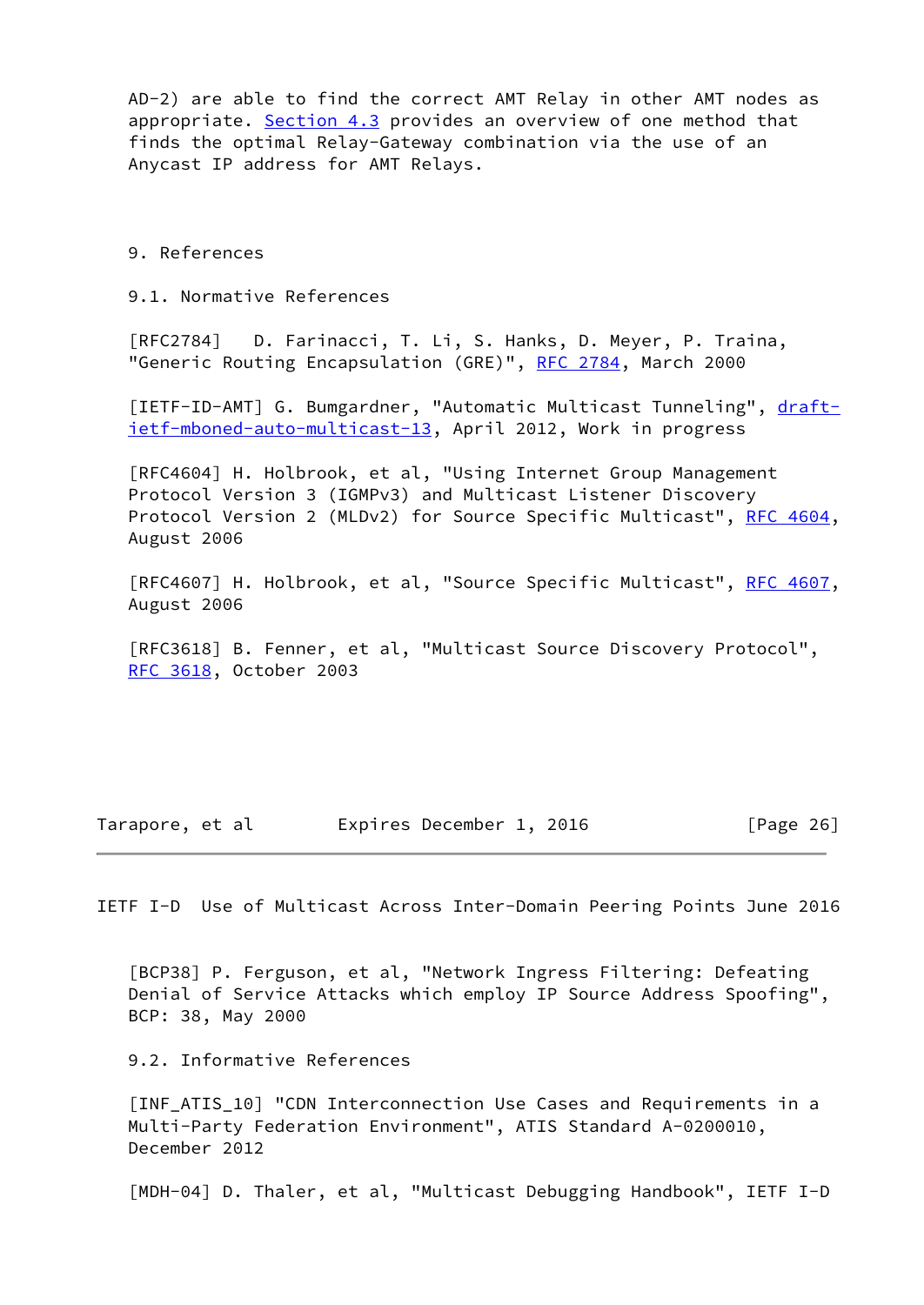[draft-ietf-mboned-mdh-04.txt](https://datatracker.ietf.org/doc/pdf/draft-ietf-mboned-mdh-04.txt), May 2000

<span id="page-28-0"></span>[Traceroute]<http://traceroute.org/#source%20code>

10. Acknowledgments

Tarapore, et al expires December 1, 2016 [Page 27]

IETF I-D Use of Multicast Across Inter-Domain Peering Points June 2016

 Authors' Addresses Percy S. Tarapore AT&T Phone: 1-732-420-4172 Email: tarapore@att.com